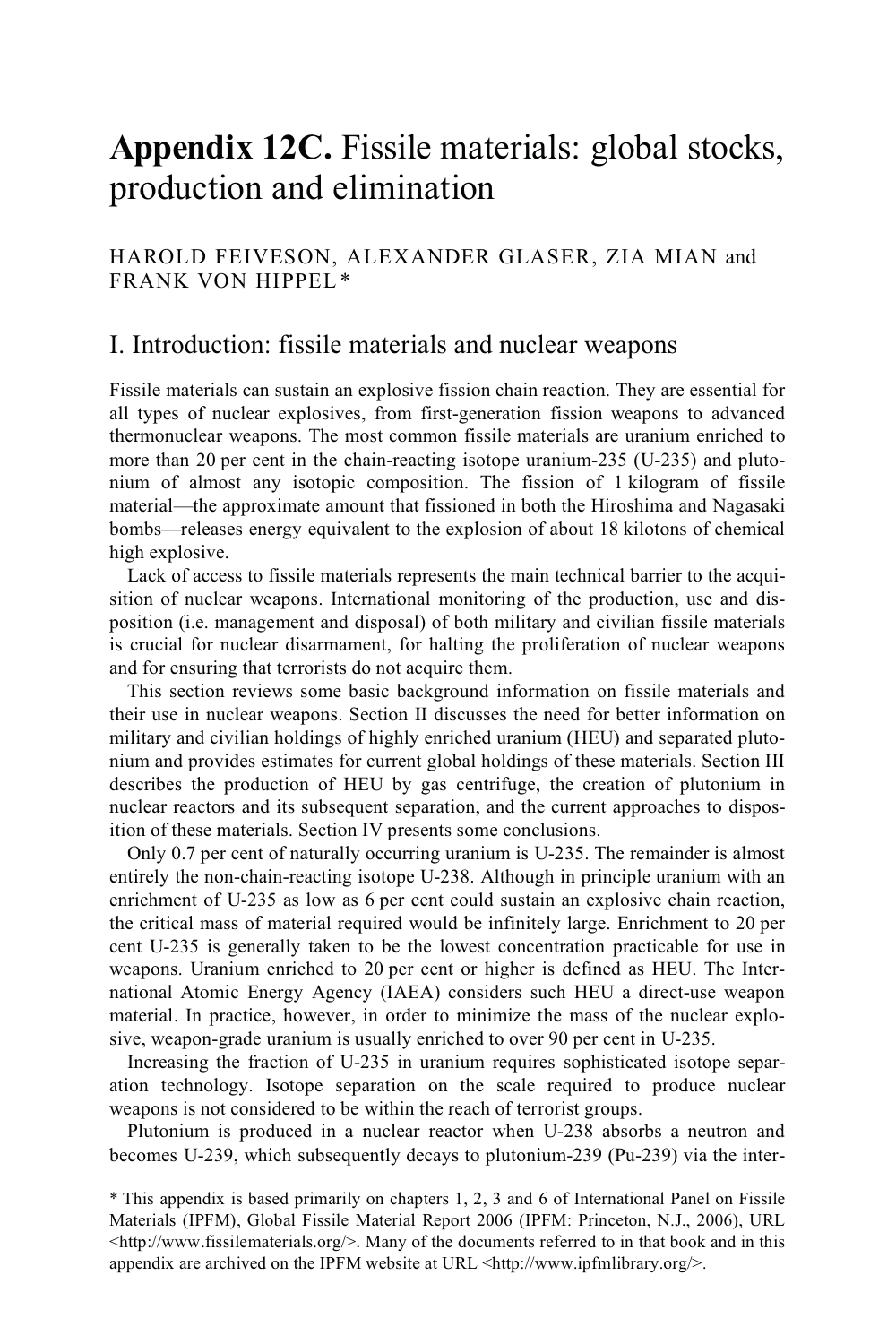mediate, short-lived isotope neptunium-239. The longer an atom of Pu-239 stays in a reactor after it has been created, the greater the likelihood that it will absorb a second neutron and become Pu-240—or a third or fourth neutron and become Pu-241 or Pu-242. Plutonium therefore comes in a variety of isotopic mixtures. Weapon designers prefer to work with a mixture that is predominantly Pu-239 because of its relatively low rate of spontaneous emission of neutrons and gamma rays and low generation of radioactive heat. Weapon-grade plutonium contains more than 90 per cent of the isotope Pu-239. The plutonium in typical spent fuel from power reactors (reactorgrade plutonium) contains 50–60 per cent Pu-239 and about 25 per cent Pu-240.

For a time, many in the nuclear industry believed that the plutonium generated in power reactors could not be used for weapons. One reason was the belief (or hope) that the spontaneous emission of neutrons by Pu-240, which is typically four times more abundant in power-reactor spent fuel than in weapon-grade plutonium, would start the explosive chain reaction prematurely during the implosion of the plutonium core and sharply reduce the weapon's explosive yield. However, it is now understood that virtually any combination of plutonium isotopes can be used to make a nuclear weapon with a reliable yield of at least 1 kiloton, using technologies no more sophisticated than those used in the Nagasaki bomb.<sup>1</sup>

The amount of fissile material in a nuclear warhead depends on design details, including whether it is a pure fission weapon, such as the Hiroshima and Nagasaki bombs, or a two-stage, thermonuclear weapon. The Hiroshima bomb contained about 60 kg of uranium enriched to about 80 per cent in chain-reacting U-235. In this 'guntype' weapon, one piece of HEU of less than a critical mass was fired into another to make a supercritical mass able to sustain an exponentially growing fission chain reaction. The Nagasaki bomb was an implosion device operated on a principle that has been incorporated into most modern weapons. Chemical explosives imploded a 6-kg mass of plutonium to a higher density. While 6 kg is normally less than critical mass, this implosion reduced the spaces between the atomic nuclei and resulted in less leakage of neutrons out of the mass, with the result that it became supercritical. In both designs, the chain reaction was initiated by releasing neutrons at the moment when the fissile material was most supercritical.

Gun-type weapons are simpler than implosion devices (although they can only be constructed using HEU, not plutonium, and require at least twice as much HEU as an implosion weapon), and those with the intent to make them do not need a high level of technical sophistication. Indeed, the US Department of Energy (DOE) has warned that it may be possible for intruders in a fissile-material storage facility to use nuclear materials for on-site assembly of an improvised nuclear device in the short time before guards could intervene.2

The IAEA defines a significant quantity of fissile material as 'the approximate amount of nuclear material for which the possibility of manufacturing a nuclear explosive device cannot be excluded'. This estimate is for a first-generation implosion

<sup>1</sup> Mark, J. C., 'Explosive properties of reactor-grade plutonium', *Science & Global Security*, vol. 4 (1993), p. 111; and US Department of Energy (DOE), *Nonproliferation and Arms Control Assessment of Weapons-Usable Fissile Material Storage and Excess Plutonium Disposition Alternatives*, DOE/NN-0007 (DOE: Washington, DC, Jan. 1997), URL <http://www.ipfmlibrary.org/doe97.pdf>, pp. 37–39.

<sup>&</sup>lt;sup>2</sup> US Department of Energy (DOE), Office of Security Affairs, Office of Safeguards and Security, 'Protection and control planning', *Manual for Protection and Control of Safeguards and Security Interests*, DOE M 5632.1C-1 (DOE: Washington, DC, 15 July 1994).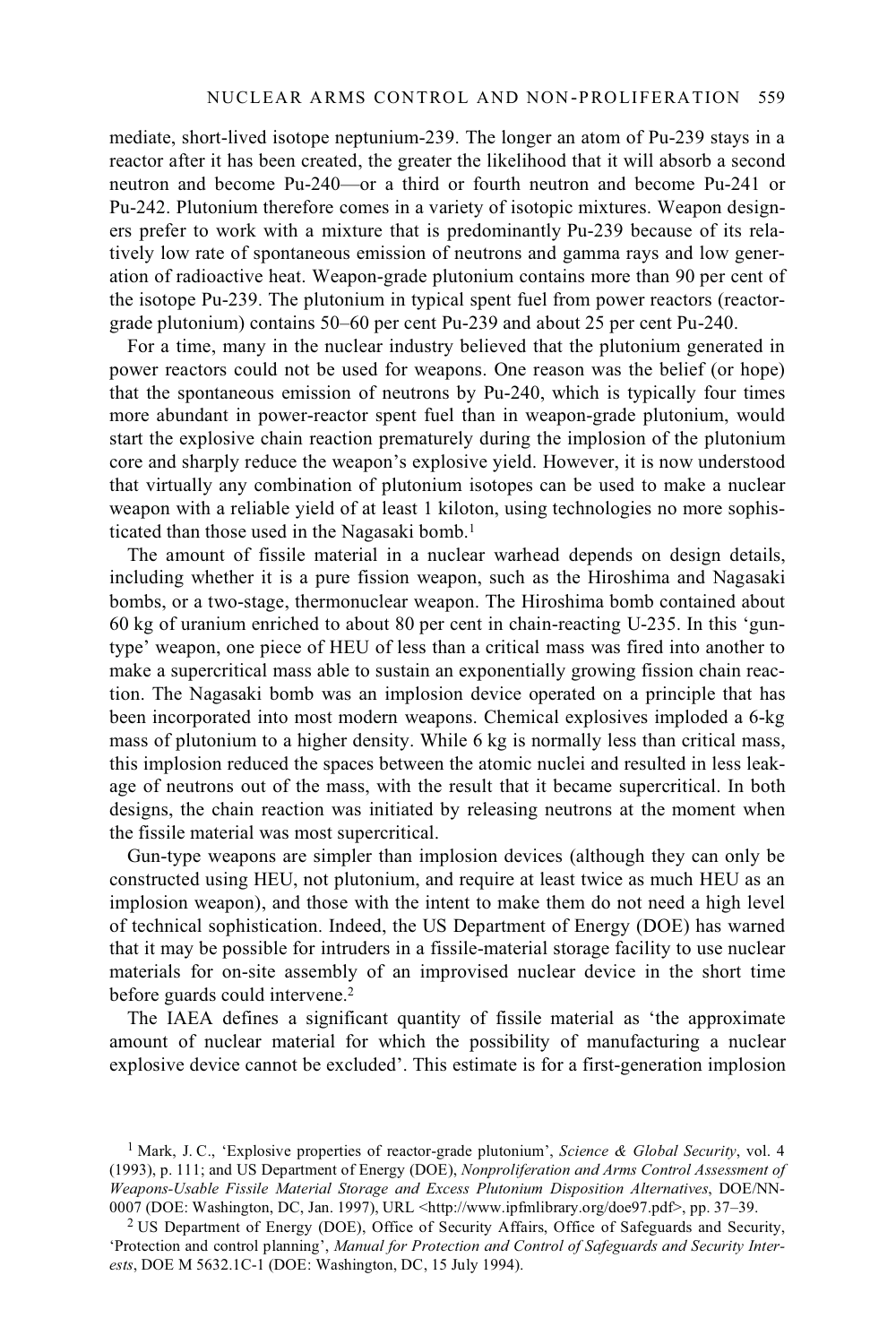bomb and includes production losses. The agency assumes a significant quantity to be 8 kg of plutonium or HEU containing 25 kg of U-235.3

In more advanced, modern fission weapons, the yield is typically boosted by an order of magnitude by introducing a mixture of deuterium and tritium, heavy isotopes of hydrogen, into the hollow shell of fissile material (the 'pit' of the weapon) just before it is imploded.4 When the temperature of the fissioning material inside the pit reaches 100 million degrees Celsius, it can ignite the fusion of tritium with deuterium, which produces a burst of neutrons that increase the fraction of fissile material fissioned and thereby the power of the explosion.

Advanced fission weapons may contain significantly less material than the 6 kg of plutonium in the Nagasaki bomb. For example, the US Government has declassified the fact that  $4 \text{ kg}$  of plutonium is sufficient to make a nuclear explosive device.<sup>5</sup> Based on the critical mass ratios, it is plausible to assume that three times that amount of weapon-grade uranium (about 12 kg) would be sufficient if HEU were used in a similarly advanced design of a fission weapon.

In a modern thermonuclear weapon, a fission nuclear explosive generates X-rays that compress and ignite a second nuclear explosive, a 'secondary', containing both uranium and thermonuclear fuel. The energy released by the secondary is generated by both the fission of HEU and the fusion of deuterium and tritium. In the secondary, the tritium is produced during the explosion by neutron absorption in lithium-6. Modern warheads therefore typically contain both plutonium and HEU. It is assumed that the average modern nuclear warhead contains the equivalent of about 25 kg of HEU enriched to 90 per cent in the isotope U-235.<sup>6</sup>

### II. Military and civilian fissile material stocks

During the cold war, the Soviet Union and the USA produced almost the entire current global stockpile of HEU for nuclear weapons and naval propulsion reactors and about half the global stockpile of separated plutonium for nuclear weapons. The other half of the plutonium stockpile derives from the reprocessing of civilian spent powerreactor fuel. The main contributors to military stockpiles of HEU and plutonium have ceased production, but the civilian stockpile of plutonium continues to grow at a significant rate.

<sup>3</sup> This can be plutonium of any composition, but less than 80% Pu-238. Plutonium containing more than 80% Pu-238 is considered unusable for nuclear weapons because of the large amount of heat generated by the relatively short (88-year) half-life of the isotope. The IAEA figure for HEU presumably corresponds to the amount required for 90% enriched uranium. For lower enrichments, more material would be required. International Atomic Energy Agency (IAEA), *Safeguards Glossary 2001 Edition*, International Nuclear Verification Series no. 3 (IAEA: Vienna, June 2002), URL <http://www-pub. iaea.org/MTCD/publications/PubDetails.asp?pubid=6570>, pp. 23, 24. 4 Deuterium, a stable isotope of hydrogen with 1 neutron and 1 proton in the nucleus, occurs

naturally. Tritium, which has 2 neutrons and 1 proton, has a half-life of 12 years and is made in nuclear reactors. The natural abundance of tritium is negligible.

 $5$  'Hypothetically, a mass of 4 kilograms of plutonium or uranium-233 is sufficient for one nuclear explosive device.' US Department of Energy (DOE), Office of Declassification, 'Restricted data declassification decisions 1946 to the present', RDD-7, Washington, DC, 1 Jan. 2001, p. 26.

 $6E.g.$  the US Enrichment Corporation (USEC) uses this figure. The corporation purchases lowenriched uranium produced by blending down Russia's excess 90% enriched HEU as part of a Russia– USA agreement. The 25 kg figure is used to calculate the number of warheads equivalent to the quantity of HEU blended down. See the USEC US–Russian Megatons to Megawatts Program, URL <http://www. usec.com/v2001\_02/html/megatons\_fact.asp>.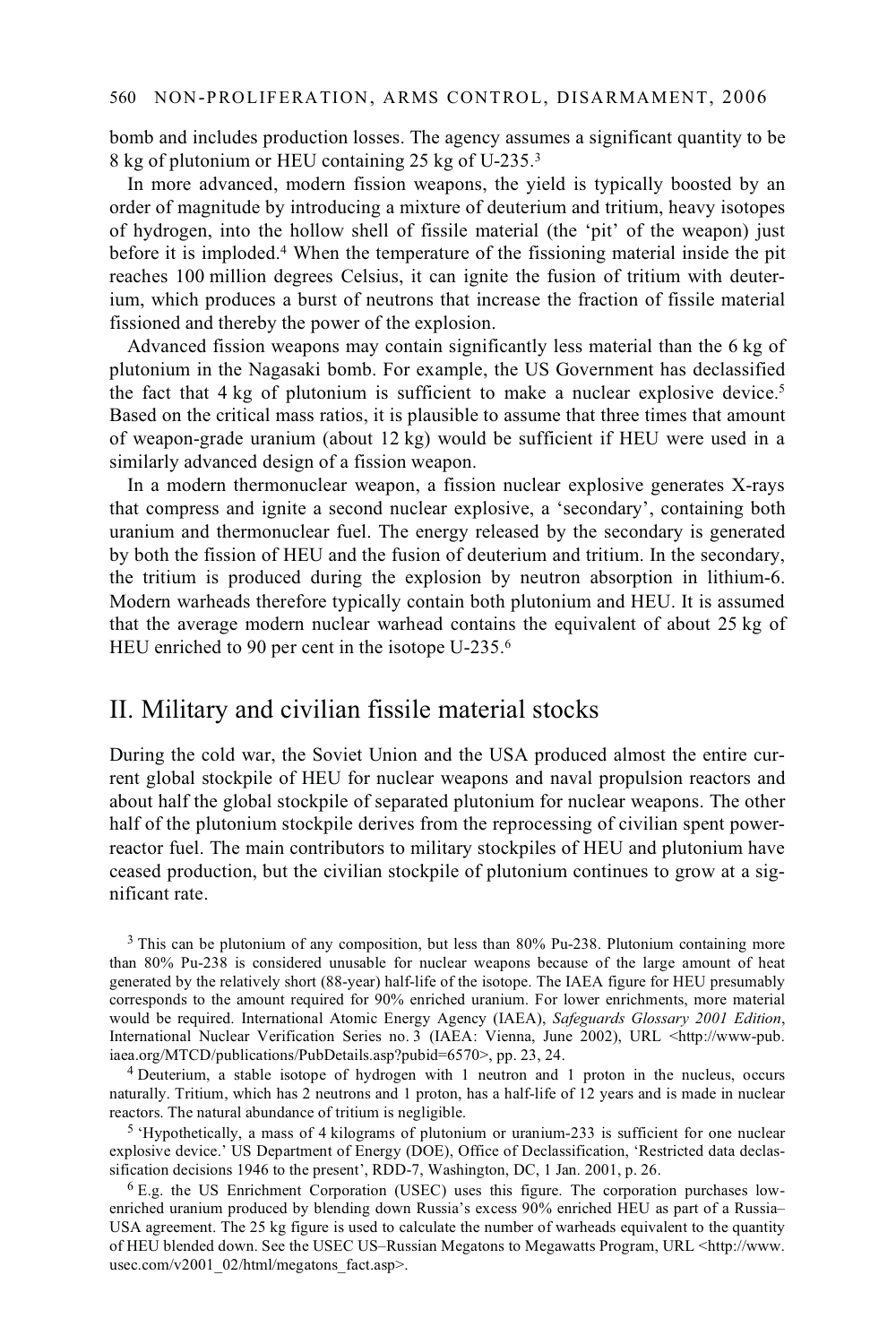#### **Availability of information**

Non-nuclear weapon states that are parties to the 1968 Treaty on the Nonproliferation of Nuclear Weapons (Non-Proliferation Treaty, NPT)7 are required to declare to the IAEA, and update regularly, information on the locations and quantities of all nuclear materials on their territories. In the European Union (EU) the European Atomic Energy Community (Euratom), which shares monitoring responsiblities with the IAEA, provides such reports on behalf of the EU member states. The IAEA does not make this information available to other governments or the public; it publishes only the total quantities of fissile materials under its safeguards in all the non-nuclear weapon states. The NPT does not require any disclosure of fissile material stocks by the five nuclear weapon states—China, France, Russia, the United Kingdom and the USA—that are parties to the NPT.<sup>8</sup> Despite this, all five states have made public some information on their production and holdings of fissile material. Since 1998 these five states (plus Belgium, Germany, Japan and Switzerland) have each year publicly declared to the IAEA their holdings of civilian plutonium, and in some cases of civilian HEU.9 The UK and the USA have each published details of their total stocks of military plutonium and HEU. All but China (which has made unofficial indications) have officially declared that they have ended or suspended their production of fissile materials for weapons.10

In 1994 the US Department of Energy made public the total quantity of HEU that it had produced, and in 1996 published a history of US plutonium production and use.<sup>11</sup> A much fuller history of US HEU production and disposition was completed in January 2001 but was only released five years later as a result of a series of appeals under the US Freedom of Information Act by the Federation of American Scientists.12 In 1998 the UK made public its entire stocks of HEU and civilian and military plutonium.13

A 1993 United Nations General Assembly resolution proposed a fissile material cutoff treaty (FMCT), and a negotiating mandate was agreed in 1995 at the Conference

<sup>11</sup> US Department of Energy, 'Declassification of the United States total production of highly enriched uranium', Fact sheet, Washington, DC, 27 June 1994; and US Department of Energy, 'Declassification of today's highly enriched uranium inventories at Department of Energy laboratories', Fact sheet, Washington, DC, 27 June 1994—both available at URL <http://www.osti.gov/opennet/forms. jsp?formurl=document/press/pcconten.html>; and US Department of Energy (DOE), *Plutonium—The First 50 Years: United States Plutonium Production, Acquisition, and Utilization from 1944 through <sup>1994</sup>*, DOE/DP-0127 (DOE: Washington, DC, 1996). 12 US Department of Energy (DOE), *Uranium—Striking a Balance: A Historical Report on the* 

*United States HEU Production, Acquisition, and Utilization Activities from 1945 through September 30, 1996* (DOE: Washington, DC, 2001).

<sup>13</sup> British Ministry of Defence, *Strategic Defence Review*, Cm 3999 (Stationery Office: London, 1998), URL <http://www.mod.uk/DefenceInternet/AboutDefence/CorporatePublications/PolicyStrategy andPlanning/StrategicDefenceReview.htm>, para. 72.

<sup>&</sup>lt;sup>7</sup> For a description of the main provisions of the NPT and a list of the parties see annex A in this volume. The full text of the NPT is available at URL  $\lt$ http://disarmament.un.org/wmd/npt/npttext.html>.

<sup>&</sup>lt;sup>8</sup> There are 3 confirmed nuclear weapon states (those that have openly tested nuclear weapons) that are not party to the NPT: India, North Korea and Pakistan. Israel is an unconfirmed but de facto nuclear

weapon state not party to the NPT. On the nuclear forces of all 9 nuclear weapon states see appendix 12A.<br><sup>9</sup> These declarations are published by the International Atomic Energy Agency (IAEA) as additions to INFCIRC/549. S

<sup>&</sup>lt;sup>10</sup> Albright, D., Berkhout, F. and Walker, W., SIPRI, *Plutonium and Highly Enriched Uranium 1996: World Inventories, Capabilities, and Policies (Oxford University Press: Oxford, 1997), pp. 38, 68, 76, 80.*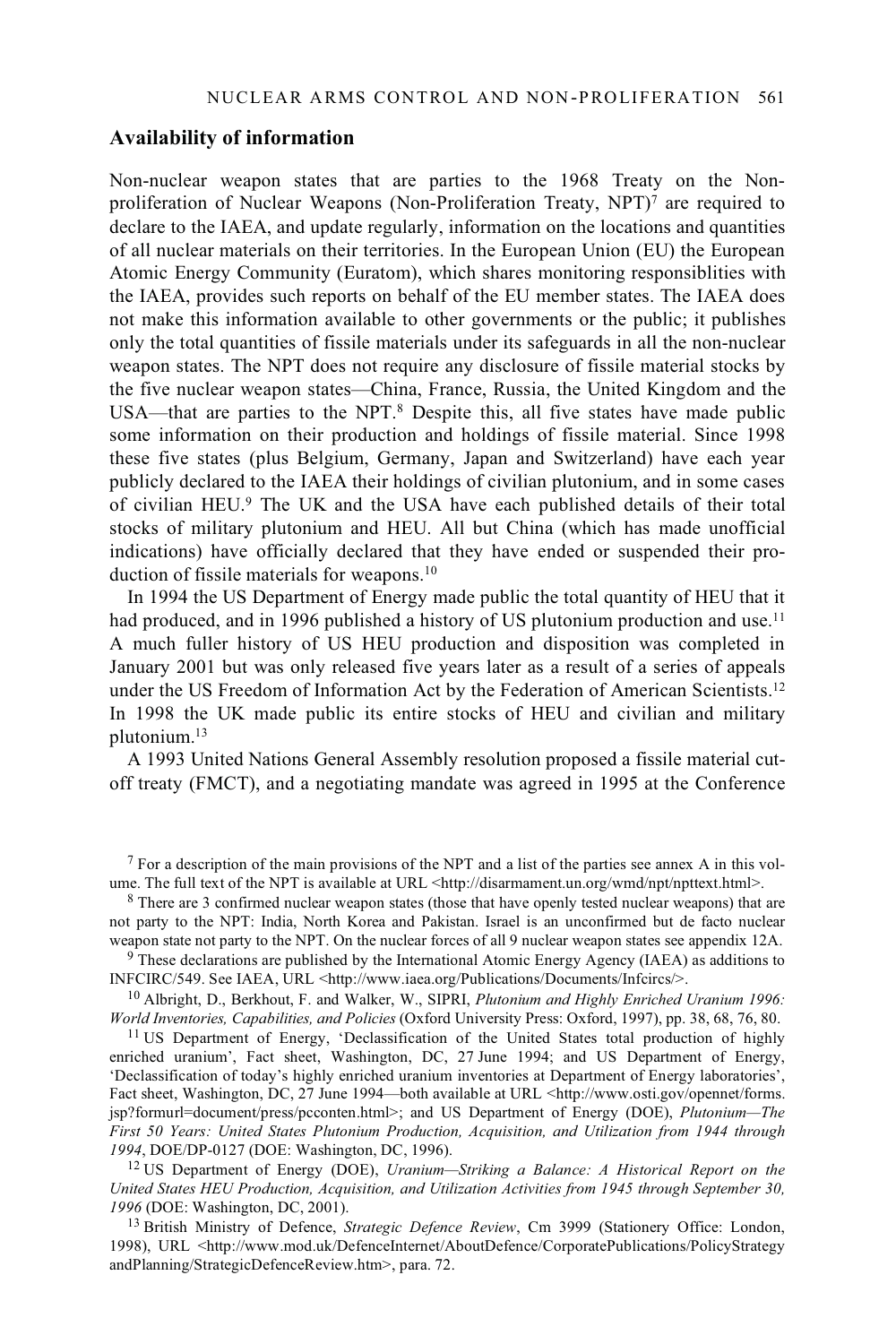| Country                       | National stockpiles<br>(93% enriched<br>equivalent, tonnes) | Production status       | Comments                                                                                                                                    |
|-------------------------------|-------------------------------------------------------------|-------------------------|---------------------------------------------------------------------------------------------------------------------------------------------|
| China                         | $22 \pm 5.5$                                                | Stopped 1987–89         |                                                                                                                                             |
| France                        | $33 \pm 6.6$                                                | Stopped early 1996      |                                                                                                                                             |
| India                         | $0.2 \pm 0.1$                                               | Continuing              |                                                                                                                                             |
| Pakistan $b$                  | $1.3 \pm 0.2$                                               | Continuing              |                                                                                                                                             |
| Russia <sup>c</sup>           | $770 \pm 300$                                               | Stopped 1987<br>or 1988 | Includes 100 tonnes<br>assumed to be reserved for<br>naval and other reactor fuel;<br>does not include 215 tonnes<br>to be blended down     |
| $I K^d$                       | 23.4 (declared in 2002)                                     | Stopped 1963            |                                                                                                                                             |
| IISAe                         | 495 (declared)                                              | Stopped 1992            | Includes 128 tonnes reserved<br>for naval and other reactor<br>fuel; Does not include 139<br>for blend-down, or for<br>disposition as waste |
| Non-nuclear<br>weapon states' | $-10$                                                       |                         |                                                                                                                                             |
| <b>Total</b>                  | $-1325 \pm 310$                                             |                         | Not including 354 tonnes<br>to be blended down                                                                                              |

**Table 12C.1.** Global stocks of highly enriched uranium*<sup>a</sup>*

*<sup>a</sup>* Estimates are for the end of 2003 but the blending down of excess Russian and US weapon HEU up to late 2006 has been taken into account. Totals are rounded to nearest 5 tonnes.

*b* This figure assumes production at a rate of 0.1 tonnes per year between 2003 and 2006.

*<sup>c</sup>* As of 1 Oct. 2006, 285 tonnes of Russia's weapon-grade HEU had been blended down. The estimate shown for the Russian reserve for naval reactors is not based on any public information.

*<sup>d</sup>* This figure includes 21.9 tonnes of HEU as of 31 Mar. 2002, the average enrichments of which were not given. The UK declared 1.5 tonnes of civilian HEU to the IAEA as of the end of 2005.

*<sup>e</sup>* The amount of US HEU is given in actual tonnes, not 93% enriched equivalent. As of 30 Sep. 1996 the USA had an inventory of 740.7 tonnes of HEU containing 620.3 tonnes of U-235 and had declared 174 tonnes with approximately 70-per cent average enrichment to be excess. An additional 20 tonnes were declared excess in 2005, an amount that was increased to 52 tonnes in 2006. As of the end of 2006, the USA had blended down 87 tonnes of HEU.

*<sup>f</sup>* This figure does not include HEU originally enriched to 20–26% in spent fast-reactor fuel in Kazakhstan.

*Sources*: Institute for Science and International Security, 'Global stocks of nuclear explosive materials', Dec. 2003, URL <http://www.isisonline.org/global stocks/end2003/tableof contents.html>; Albright, D., Berkhout, F. and Walker, W., SIPRI, *Plutonium and Highly Enriched Uranium 1996: World Inventories, Capabilities and Policies* (Oxford University Press: Oxford, 1997), p. 80, table 4.1; **Russia**: United States Enrichment Corporation, 'Megatons to megawatts', URL <http://www.usec.com>; **UK**: British Ministry of Defence, 'Historical accounting for UK defence highly enriched uranium', London, Mar. 2006, URL <http://www.mod.uk/DefenceInternet/AboutDefence/CorporatePublications/HealthandSafety Publications/Uranium>; International Atomic Energy Agency (IAEA), INFCIRC/549/Add.8/9,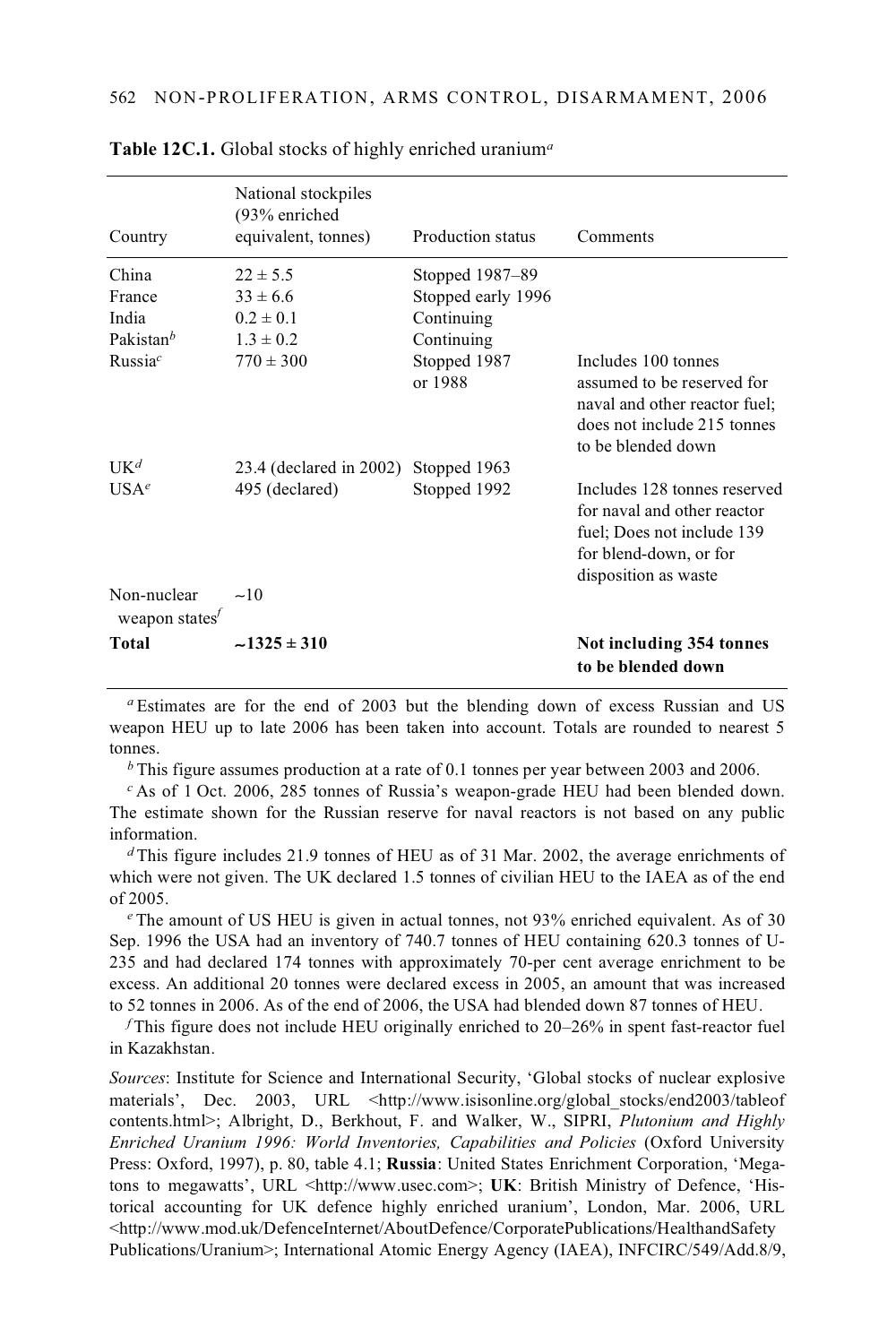#### NUCLEAR ARMS CONTROL AND NON-PROLIFERATION 563

15 Sep. 2006, URL <http://www.iaea.org/Publications/Documents/Infcircs/>; **USA**: US Department of Energy (DOE), *Highly Enriched Uranium, Striking a Balance: A Historical Report on the United States Highly Enriched Uranium Production, Acquisition, and Utilization Activities from 1945 through September 30, 1996* (DOE: Washington, DC, 2001); Presentation by Robert George and Dean Tousley, US Department of Energy, 'US Highly Enriched Uranium Disposition', to the Nuclear Energy Institute Fuel Supply Forum, 24 Jan. 2006—available at URL <http://www.pogo.org/m/hsp/Y12/appendix-F.pdf>; Statement by William Tobey, Deputy Administrator for Defence Nuclear Nonproliferation, National Nuclear Security Administration, US Department of Energy, before the House Government Reform Committee Subcommittee on National Security, Emerging Threats, and International Relations, 26 Sep. 2006—available at URL <http://www.gsinstitute.org/docs/SNS\_ Congressional\_Transcript.pdf>; **Non-nuclear weapon states**: International Atomic Energy Agency (IAEA), *Annual Report 2005* (IAEA: Vienna, 2006), table A20.

on Disarmament.14 One of the 13 steps agreed to by the NPT nuclear weapon states at the 2000 NPT Review Conference was to begin talks on a 'non-discriminatory, multilateral and international effectively verifiable treaty banning the production of fissile material for nuclear weapons' and reach agreement within five years.15 If nuclear disarmament is ever to be carried towards completion, all states with nuclear weapons will eventually have to declare to the IAEA or some similar international institution their entire stocks of fissile material by amount, form and location. There are obvious benefits for a country to prepare such a declaration as soon as possible, not least for itself, because reconstruction of the history of its fissile-material production may be based on ephemeral and inadequate records, the interpretation of which will require the assistance of production workers who will become less available with time. A 2006 report on Britain's HEU stocks describes the problems that its authors encountered with original records:

This review has been conducted from an audit of annual accounts and the delivery/receipt records at sites. A major problem encountered in examining the records was that a considerable number had been destroyed for the early years of the programme. . . . Even where records have survived, other problems have been encountered, including: . . . [distinguishing] between new make and recycled HEU . . . some early records make no specific mention of waste and effluent disposals . . . [and for] some records . . . assessments had to be made to establish units. Other records do not identify quantities to decimal places and may have been rounded. . . . [and] in some cases no indication of enrichment value was available. Average figures were used, or knowledge of the process used to assure that the material was indeed HEU.16

The British and US precedents show that it is possible to make substantial declarations about fissile stocks without serious negative consequences. To date, however, none of the other nuclear weapon states has made comparable declarations. Published estimates of their stocks of fissile materials produced for weapons are made by independent non-governmental analysts and have substantial levels of uncertainty. The most complete compilation of publicly available data and estimates of global pro-

<sup>&</sup>lt;sup>14</sup> On the FMCT see chapter 12.

<sup>&</sup>lt;sup>15</sup> 2000 Review Conference of the Parties to the Treaty on the Non-Proliferation of Nuclear Weapons, Final document, New York, 19 May 2000, URL <http://disarmament2.un.org/wmd/npt/final doc.html>.

<sup>&</sup>lt;sup>16</sup> British Ministry of Defence, 'Historical accounting for UK defence highly enriched uranium', London, Mar. 2006, URL <http://www.mod.uk/DefenceInternet/AboutDefence/CorporatePublications/ HealthandSafetyPublications/Uranium>, p 5.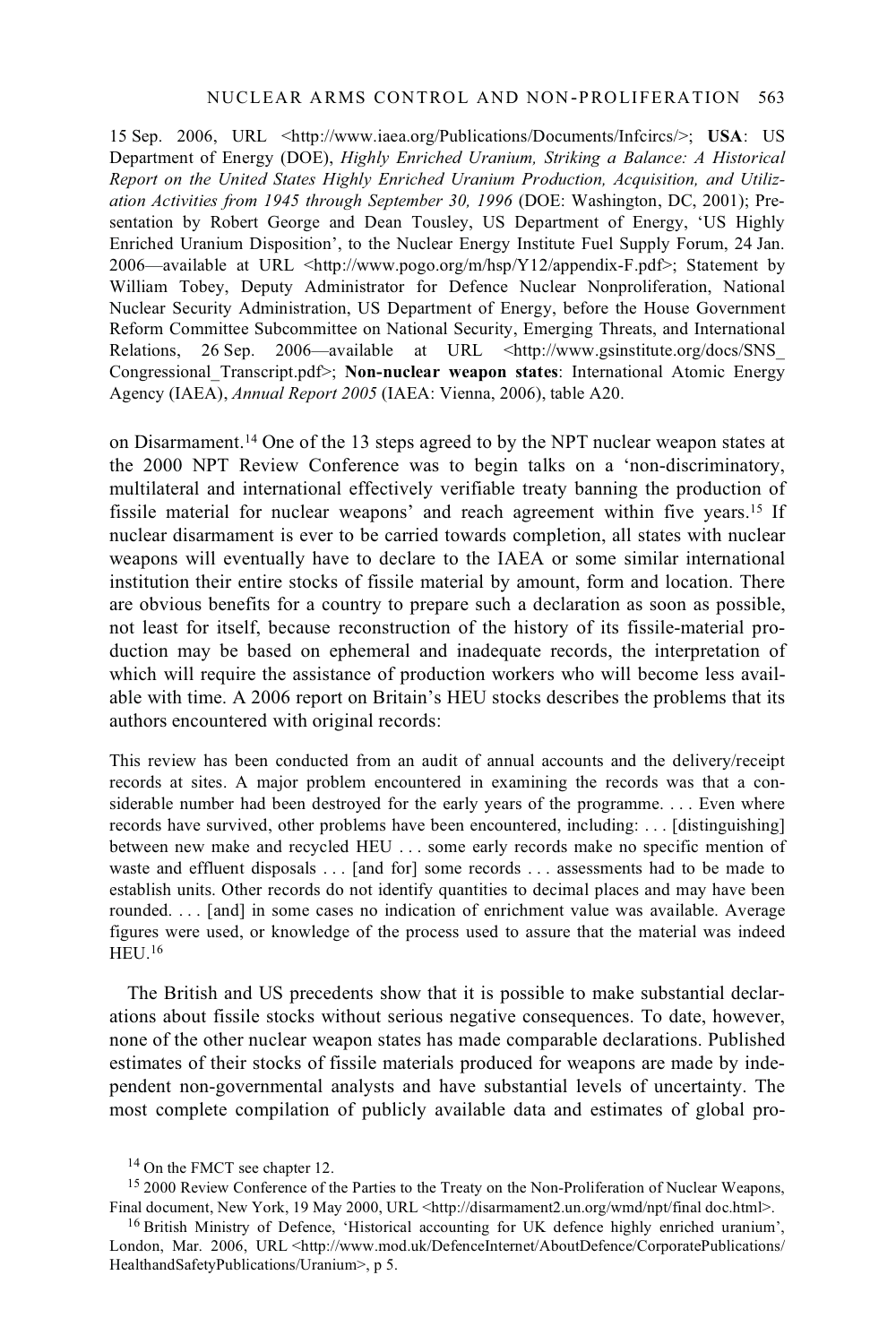duction and consumption of fissile materials can be found in the 1996 SIPRI study by David Albright, Frans Berkhout and William Walker.<sup>17</sup> Albright and his colleagues at the Institute for Science and International Security have regularly updated this information.18 The figures below are based largely on this work.

#### **Highly enriched uranium**

As of mid-2006, the global stockpiles of HEU totalled roughly 1025–1625 tonnes (see table 12C.1) plus about 350 tonnes of HEU excess to weapon requirements that will be blended down to low-enriched uranium (LEU).<sup>19</sup> More than 99 per cent of this material is in the possession of the five NPT-signatory nuclear weapon states. The only states believed to be currently producing HEU are Pakistan (for weapons) and India (for naval-reactor fuel). Their estimated production rates are approximately 100 kg per year each.20 France, Russia, the UK and the USA use HEU to fuel submarine and ship- propulsion reactors, although France is transferring to LEU fuel for this purpose.21 During the cold war, the Soviet Union and the USA each used more than 2 tonnes of HEU per year for this purpose,<sup>22</sup> and today, Russia and the USA annually use about 1 tonne and 2 tonnes of weapon-grade-equivalent HEU, respectively.23 The Soviet Union and the USA have also used—and Russia still uses—HEU for other military purposes, including to fuel plutonium and tritium production reactors.

HEU is also used to fuel civilian research reactors as well as Russia's fleet of nine nuclear-powered civilian vessels—eight icebreakers and one transporter ship—that ply the country's northern seaways.24 As part of the Atoms for Peace programme, the Soviet Union/Russia and the USA have been supplying HEU to many countries for civilian research reactors and medical-isotope production since the 1950s. Most civilian HEU is in the NPT-signatory nuclear weapon states, but more than 10 tonnes is in non-nuclear weapon states.25 Roughly 50 tonnes of the HEU shown in table 12C.1 is

<sup>17</sup> Albright, Berkhout and Walker (note 10).

<sup>18</sup> Institute for Science and International Security (ISIS), 'Global stocks of nuclear explosive materials', Dec. 2003, URL <http://www.isis-online.org/global\_stocks/end2003/tableofcontents.html>. 19 LEU is uranium enriched in U-235 to less than 20%.

20 Mian, Z. et al., *Fissile Materials in South Asia and the Implications of the US–India Nuclear Deal*, (Princeton University: Princeton, N.J., Sep. 2006), URL <http://www.fissilematerials.org/southasia.pdf>. Israel may also have been producing HEU using centrifuge technology since 1979 or 1980 and a laserisotope enrichment process since 1981. Barnaby, F., *The Invisible Bomb: The Nuclear Arms Race in the* 

*Middle East* (IB Tauris: London, 1989), p. 40.<br><sup>21</sup> Ma, C. Y. and von Hippel, F., 'Ending the production of HEU for naval reactors', *Nonproliferation Review*, vol. 8 no. 1 (spring 2001), pp. 86–107.

<sup>22</sup> Albright, Berkhout and Walker (note 10), pp. 88, 112.

<sup>23</sup> Most of Russia's nuclear submarines are believed to be fuelled by uranium enriched to  $21-45\%$ .<br>Ma and von Hippel (note 20).

<sup>24</sup> See International Atomic Energy Agency, The National Report of the Russian Federation on Compliance with the Obligations of the Joint Convention on the Safety of Spent Fuel Management and the Safety of Radioactive Waste Management, Moscow, 2006, URL <http://www-ns.iaea.org/ conventions/waste-jointconvention.htm>, p. 14. Sea trials of the newest Russian icebreaker, the *50 Let Pobedy* [50 Years of Victory], took place in Jan. 2007. See Novosti, 'Russia tests nuclear icebreaker on open sea', 23 Feb. 2007, URL <http://en.rian.ru/russia/20070131/59989100.html>. 25 International Atomic Energy Agency (IAEA), *Annual Report 2005* (IAEA: Vienna, 2006).

Table A20 shows that 19.4 tonnes of HEU are under IAEA safeguards in the non-nuclear weapon states. An unofficial breakdown by the Institute for Science and International Security shows that about 11 tonnes of this material was in Kazakhstan—mostly in fresh and spent fuel associated with the shut-down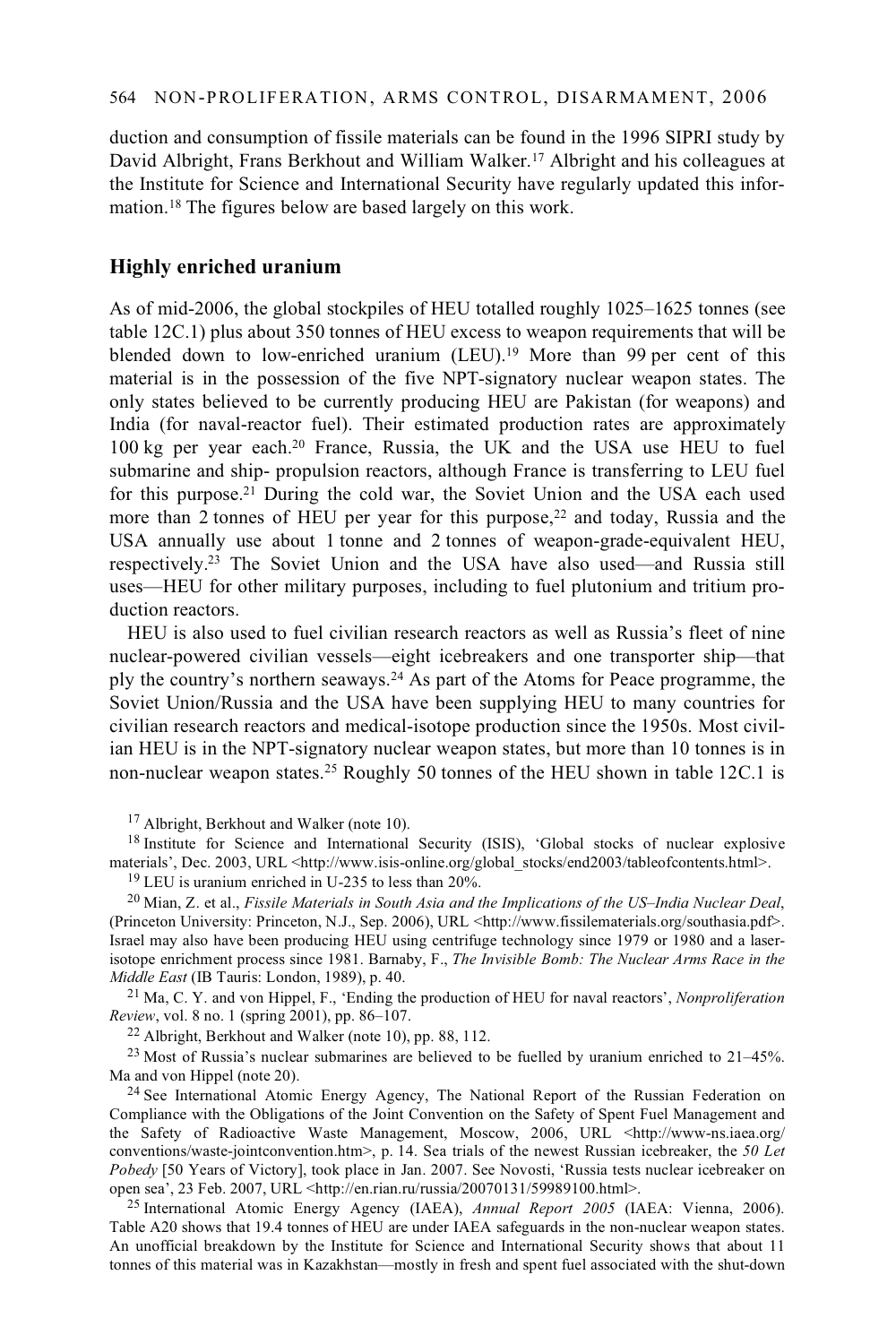in the fuel cycles of civilian research reactors worldwide and of Russia's nuclearpowered civilian vessels.26 Even though this material currently represents only a small percentage of the global total, it would be sufficient for about 1000 gun-type nuclear weapons and more than twice as many implosion-type weapons. Also, this HEU is located at more than 100 sites, many of which are inherently difficult to secure. This civilian HEU is currently the object of a global clean-out campaign in which research reactors are being converted to LEU and excess civilian HEU is being blended down. This programme is, however, far from comprehensive. $27$ 

The global stock of HEU is shrinking. In 1993 Russia contracted for 500 tonnes of 90 per cent enriched uranium in redundant warheads to be blended down to LEU with 4–5 per cent U-235 to be sold to the USA for use as power-reactor fuel.28 As of 31 December 2006, 292 tonnes had been blended down, the equivalent of almost 11 700 nuclear bombs.29 In 1994 the USA similarly declared 174 tonnes of its weapongrade HEU to be excess<sup>30</sup> and began to blend down most of it to LEU for use as fuel in US power reactors. As of July 2006, about 87 tonnes had been blended down.<sup>31</sup>

In late 2005 the USA declared an additional 200 tonnes of HEU to be excess. However, only 52 tonnes of this material will be blended down to LEU. Of the remainder, 128 tonnes of weapon-grade uranium will be reserved for British and US navalreactor fuel, and 20 tonnes for space reactors and research reactors.32 If Russia has similarly reserved the equivalent of 100 tonnes of weapon-grade uranium for future naval-reactor use, this would leave 370–970 tonnes of HEU in Russia's weapon stockpile and 320 tonnes in the US weapon stockpile.

If Russia and the USA reduced their stocks of nuclear warheads to 1000 each—as many analysts believe they could before expecting other countries to join them in similar disarmament measures<sup>33</sup>—then they would each only require about 30 tonnes

BN-350 fast-neutron power and desalination reactor whose fresh fuel was enriched to up to 26%. URL  $\text{Khttp://www.isis-online.org/global stocks/end2003/civil}$  heu watch2005.pdf>; In 2005, the Nuclear Threat Initiative announced that the unused BN-350 fresh fuel (containing 2.9 tonnes of HEU) had been blended down. Nuclear Threat Initiative (NTI), 'Government of Kazakhstan and NTI mark success of HEU blend-down project', Press release, 8 Oct. 2005. The U-235 in the spent BN-350 fuel is probably mostly fissioned down to less than 20% enrichment.

 $^{26}$  Glaser, A. and von Hippel, F., 'Global cleanout: reducing the threat of HEU-fueled nuclear terrorism', *Arms Control Today*, Jan./Feb. 2006, pp. 18–23. 27 Glaser and von Hippel (note 25).

 $^{28}$  Russian–US Agreement Concerning the Disposition of Highly Enriched Uranium Extracted from Nuclear Weapons, signed on 18 Feb. 1993 at Washington, DC.

<sup>29</sup> US Enrichment Corporation, 'Progress report: US–Russian megatons to megawatts program', 31 Dec. 2006, URL <http://www.usec.com/v2001 02/HTML/Megatons status.asp>.

 $30$  In 2001 this number was revised to 178 tonnes, but more recent statements by the US Department of Energy (DOE) quote the earlier quantity of 174 tonnes. US DOE (note 12), p. 2.

<sup>31</sup> Tobey, W., Deputy Administrator for Defense Nuclear Nonproliferation, US National Nuclear Security Administration, testimony before the US House Government Reform Committee Subcommittee on National Security, Emerging Threats, and International Relations, 26 Sep. 2006.<br><sup>32</sup> Presentation by Samuel Bodman, US Secretary of Energy, to the 2005 Carnegie International Non-

proliferation Conference, 7–8 Nov. 2005, URL <http://www.carnegieendowment.org/static/npp/2005 conference/2005\_conference.htm#Bodman/>. Bodman originally announced that 160 of the 200 tonnes would be reserved for naval-reactor fuel. However, 40 of the 160 tonnes was later found to be unsuitable for that use. Presentation by Robert George and Dean Tousley, US Department of Energy, 'US Highly Enriched Uranium Disposition', to the Nuclear Energy Institute Fuel Supply Forum, 24 Jan. 2006—<br>available at URL <http://www.pogo.org/m/hsp/Y12/appendix-F.pdf>.

33 Feiveson, H. (ed.), *The Nuclear Turning Point: A Blueprint for Deep Cuts and De-alerting of Nuclear Weapons* (Brookings: Washington, DC, 1999), pp. 136–37.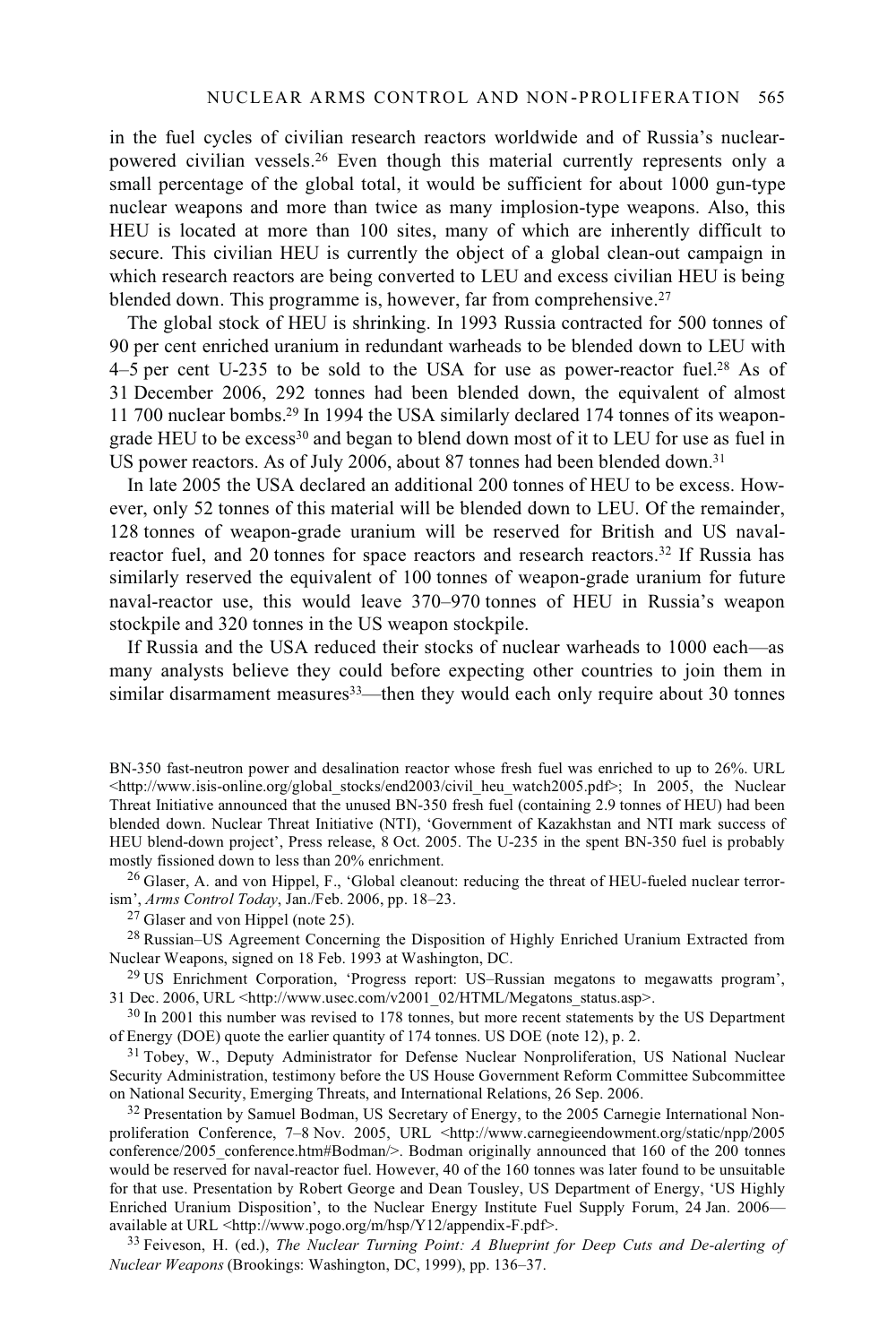| Country                         | Military stocks, as<br>of December 2005<br>(tonnes) | Military<br>production status  | Civilian stocks as of<br>December 2005, unless<br>indicated (tonnes) |
|---------------------------------|-----------------------------------------------------|--------------------------------|----------------------------------------------------------------------|
| Belgium                         | $\theta$                                            |                                | 3.3 in Belgium $+$ 0.4 abroad<br>(end of 2004)                       |
| China                           | $4 \pm 2$                                           | Stopped in 1991                | $\Omega$                                                             |
| France                          | $5 \pm 1.25$                                        | Stopped in 1994                | 81.2 (includes 30 foreign owned)                                     |
| Germany                         | $\theta$                                            |                                | 20-25 in France, Germany<br>and the UK                               |
| India <sup><math>a</math></sup> | 0.52                                                | Continuing                     | 5.4                                                                  |
| <b>Israel</b>                   | $0.45 \pm 0.11$                                     | Continuing                     | $\Omega$                                                             |
| Japan                           | $\theta$                                            |                                | 5.9 in Japan $+$ a total of 38 in<br>France and the UK               |
| North Korea                     | $0.035 \pm 0.018$                                   | Continuing                     | $\Omega$                                                             |
| Pakistan                        | 0.064                                               | Continuing                     | $\Omega$                                                             |
| Russia <sup>b</sup>             | $145 \pm 25 (34 - 50)$<br>declared excess)          | Effectively stopped<br>in 1997 | 41.2                                                                 |
| Switzerland                     | $\theta$                                            |                                | Up to a total of 2 in France and<br>the UK                           |
| UK                              | 7.6 (4.4 declared<br>excess)                        | Stopped in 1989                | 104.9 (includes 27 foreign)<br>owned and 1 abroad)                   |
| USA <sup>c</sup>                | 92 (45 declared<br>excess)                          | Stopped in 1988                | $\theta$                                                             |
| <b>Totals</b>                   | $-255 \pm 28$ (up to<br>100 declared excess)        |                                | $-245$                                                               |

**Table 12C.2.** Global stocks of separated plutonium

*<sup>a</sup>* In 2005 US President George W. Bush and India's Prime Minister Mohanman Singh proposed that India separate its military and civilian nuclear activities and submit its civilian nuclear activities to IAEA monitoring in exchange for access to materials and technology in the international market to support its civilian nuclear programme. Consequently, India has proposed to include in the military sector much of the plutonium separated from India's spent power-reactor fuel that is labelled civilian here.

*<sup>b</sup>* The military plutonium holdings of the NPT-signatory nuclear weapon states were unchanged between 2003 and 2005, except for Russia, which is producing about 1.2 tonnes of weapon-grade plutonium annually in 3 production reactors that continue to operate because they also produce heat and electricity for nearby communities. Russia has committed not to use this material for weapons.

*<sup>c</sup>* In its IAEA INFCIRC/549 statement of 4 Nov. 2005, the USA declared as civilian stocks a total of 45 tonnes of material described as plutonium contained in unirradiated MOX fuel or other forms, and unirradiated separated plutonium held elsewhere.

*Sources*: Institute for Science and International Security (ISIS), 'Global stocks of nuclear explosive materials', Dec. 2003, URL <http://www.isis-online.org/global\_stocks/end2003/ tableofcontents.html>; Military production status: Albright, D., Berkhout, F. and Walker, W., SIPRI, *Plutonium and Highly Enriched Uranium 1996: World Inventories, Capabilities, and Policies* (Oxford University Press: Oxford, 1997); Civilian stocks (except for India): declarations by country to the International Atomic Energy Agency (IAEA) under INFCIRC/549, 31 Mar 1998, URL <http://www.iaea.org/Publications/Documents/Infcircs/ index.html>; **India:** Estimate based on assuming 50% of India's accumulated heavy-water reactor spent fuel has been reprocessed. Mian, Z. et al., *Fissile Materials in South Asia and*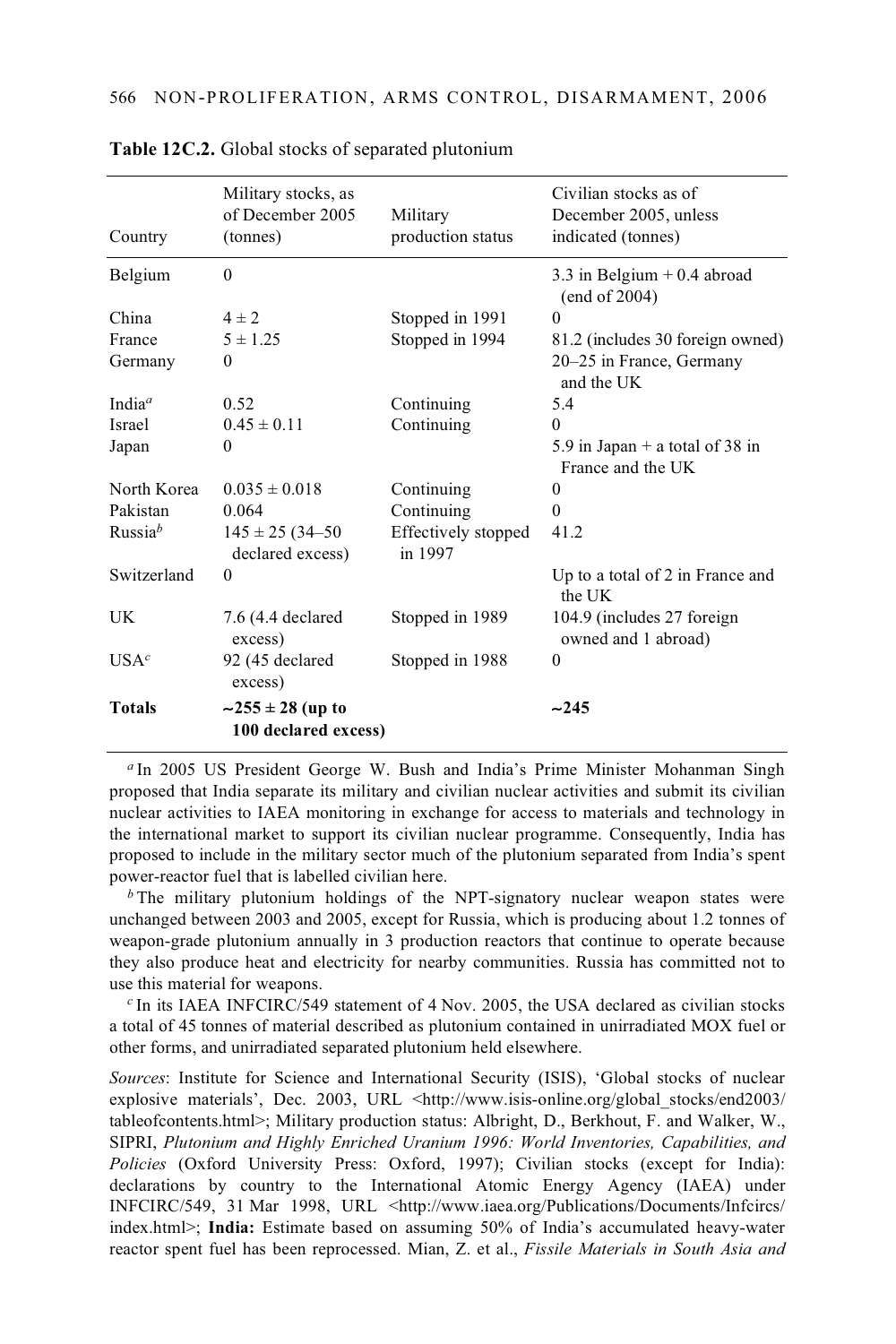#### NUCLEAR ARMS CONTROL AND NON-PROLIFERATION 567

*the Implications of the US–India Nuclear Deal* (Princeton University: Princeton, N.J., Sep. 2006), URL <http://www.fissilematerials.org/ipfm/site\_down/ipfmresearchreport.pdf>; **North Korea**: Albright, D. and Brannan P., *The North Korean Plutonium Stock mid-2006* (Institute for Science and International Security: Washington, DC, 26 June 2006). **Russia**: US–Russian Plutonium Management and Disposition Agreement, signed at Moscow, 4 June 2000.

of HEU for weapons, including material used for research and development (R&D) and in working inventories. On this scale, the 250 or so tonnes of HEU that the USA and Russia have so far kept in reserve for naval-propulsion and other reactors is a huge amount. This suggests that the question of HEU-fuelled reactors will have to be dealt with before it can become politically feasible to make such deep cuts in the stockpiles of weapon-grade HEU.

#### **Separated plutonium**

The global stockpile of separated plutonium is a little over 500 tonnes. It is divided almost equally between weapon and civilian stocks, but it is all weapon-usable. It is held mostly in nuclear weapon states, but Japan and a few non-nuclear weapon states in Europe also have significant stocks (see table 12C.2).

France, the UK and the USA have officially announced that they have stopped producing and separating plutonium for use in weapons, and China has given unofficial indications to that effect. Russia continues to produce about 1.2 tonnes of separated weapon-grade plutonium per year as an unwanted by-product of the continued operation of three plutonium-production reactors, which supply heat and power to local populations. Russia and the USA are cooperating on a project to refurbish and build coal-fired district heating plants to make it possible to shut down these reactors.34 To the best of the authors' knowledge, India, Israel, North Korea and Pakistan have not stopped their production of plutonium for weapons.

Russia and the USA own virtually all of the world's stock of military plutonium: 120–170 and 92 tonnes, respectively. Russia has declared 34–50 tonnes of weapon plutonium as excess, and the USA has declared as excess 45 tonnes of governmentowned plutonium.35 However, they could declare considerably more. Assuming that in the average Russian or US warhead there is 4 kg of plutonium, each country would require about 30 tonnes of weapon-grade plutonium to support the roughly 6000 warheads that they are each expected to retain up to 2012, including R&D and process inventories. Thus, Russia and the USA could declare as excess over half and about one-third, respectively, of their remaining stockpiles. If they reduced the number of

<sup>&</sup>lt;sup>34</sup> Nuclear Threat Initiative (NTI), 'Plutonium production reactor shutdown,' URL <http://www.nti. org/e research/cnwm/ending/plutonium.asp/>.

<sup>&</sup>lt;sup>35</sup> At their 2 Sep. 1998 summit, US President Bill Clinton and Russian President Boris Yeltsin declared the intentions of the USA and Russia to 'remove by stages approximately 50 tonnes of plutonium from their nuclear weapons programs, and to convert this material so that it can never be used in nuclear weapons'. However, because only 34 tonnes of the US material declared excess was from its weapon programme, the US–Russian Plutonium Management and Disposition Agreement, signed at Moscow on 1 Sep. 2000, covered only 34 tonnes each. In its Nov. 2005 INFCIRC/549 statement to the International Atomic Energy Agency the USA declared as civilian stocks a total of 45 tonnes, described as 'plutonium contained in unirradiated MOX fuel or other forms' and 'unirradiated separated plutonium held elsewhere'. It also declared excess 7.5 tonnes of plutonium in government-owned spent fuel.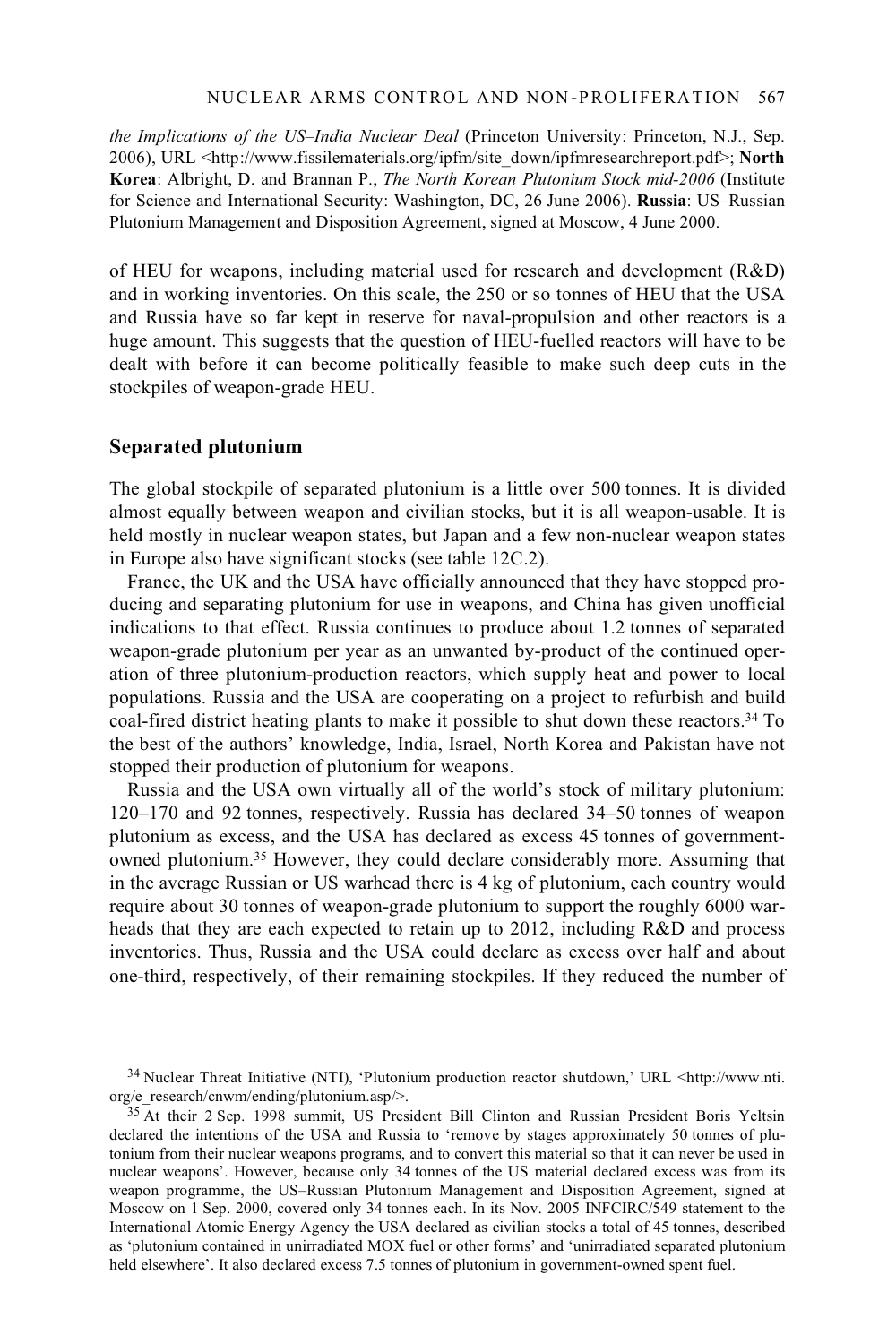their nuclear weapons to 1000 each, Russia and the USA would require perhaps only 5 tonnes of weapon-grade plutonium each.36

Large quantities of plutonium have been separated from civilian spent fuel in reprocessing plants in a few countries. Some of this plutonium has been mixed with uranium and then fabricated into mixed-oxide (MOX) fuel and used in light-water reactors (LWRs).37 However, most of it remains stockpiled in reprocessing plants at La Hague in France, Sellafield in the UK and at the Mayak plant in Ozersk, Russia. A similarly large stockpile is expected to build up at Japan's new Rokkasho Reprocessing Plant. The global total of separated civilian plutonium is about 250 tonnes, about as much as has been produced for weapons, and is still growing.

The fact that the amount of civilian separated plutonium already exceeds the amount of weapon plutonium that has not been declared excess could complicate future negotiations on nuclear arms reductions if the issue of eliminating additional excess weapon plutonium is confronted.

## III. The production and disposition of fissile materials

The production of HEU and plutonium both start with natural uranium. HEU is produced by enriching natural uranium to increase the percentage of U-235. Plutonium is produced in nuclear reactors through the exposure of U-238 to neutron radiation and is subsequently separated in a reprocessing operation. The five nuclear weapon states party to the NPT have produced both weapon-grade uranium and plutonium. India, Israel and North Korea have produced mainly plutonium, and Pakistan mainly HEU. The potential for production of HEU and plutonium is also inherent in the civilian nuclear fuel cycle.

#### **Highly enriched uranium production**

Since natural uranium contains only about 0.7 per cent of the chain-reacting U-235 and about 99.3 per cent of the non-chain-reacting U-238, it has to be enriched in U-235 to be usable in nuclear weapons. Natural uranium must also be enriched in order to fuel LWRs, but only to 3–5 per cent U-235, which is not weapon-usable.

The isotopes U-235 and U-238 are chemically almost identical, differing in weight by only about 1 per cent, which means that they are very difficult to separate either chemically or physically. Only a small number of states possess the enrichment capacity to separate these isotopes from LWR fuel on a scale sufficient to make nuclear weapons. However, even a small enrichment plant such as the one that Iran proposes to build at Natanz, which is designed to fuel only a single 1000 megawatts-electric (MW(e)) power reactor, could make enough HEU for tens of nuclear bombs a year.<sup>38</sup>

<sup>&</sup>lt;sup>36</sup> This estimate assumes 4 kg of plutonium per warhead and a working inventory and R&D stock of about 20%.

 $37$  LWRs use ordinary water to slow the neutrons in the nuclear reaction and to cool the reactor core.

<sup>&</sup>lt;sup>38</sup> In any enrichment facility, the feed (e.g. natural uranium) is split into 2 streams: the product stream enriched in U-235, and the waste (or 'tails') stream depleted in U-235. The work required is measured in separative work units (SWU). Similarly, the capacity of enrichment facilities is commonly measured in SWU per year (SWU/yr). Thus, for example, if 0.2% of the U-235 is left in the depleted uranium, it takes about 150 tonnes of natural uranium feed and 130 000 SWU to produce 20 tonnes per year of uranium enriched to 4 % U-235, a typical annual fuel requirement for a 1000 MW(e) LWR reactor. For 0.3% U-235 in the depleted uranium, a plant with a separative capacity of 130 000 SWU/yr could use the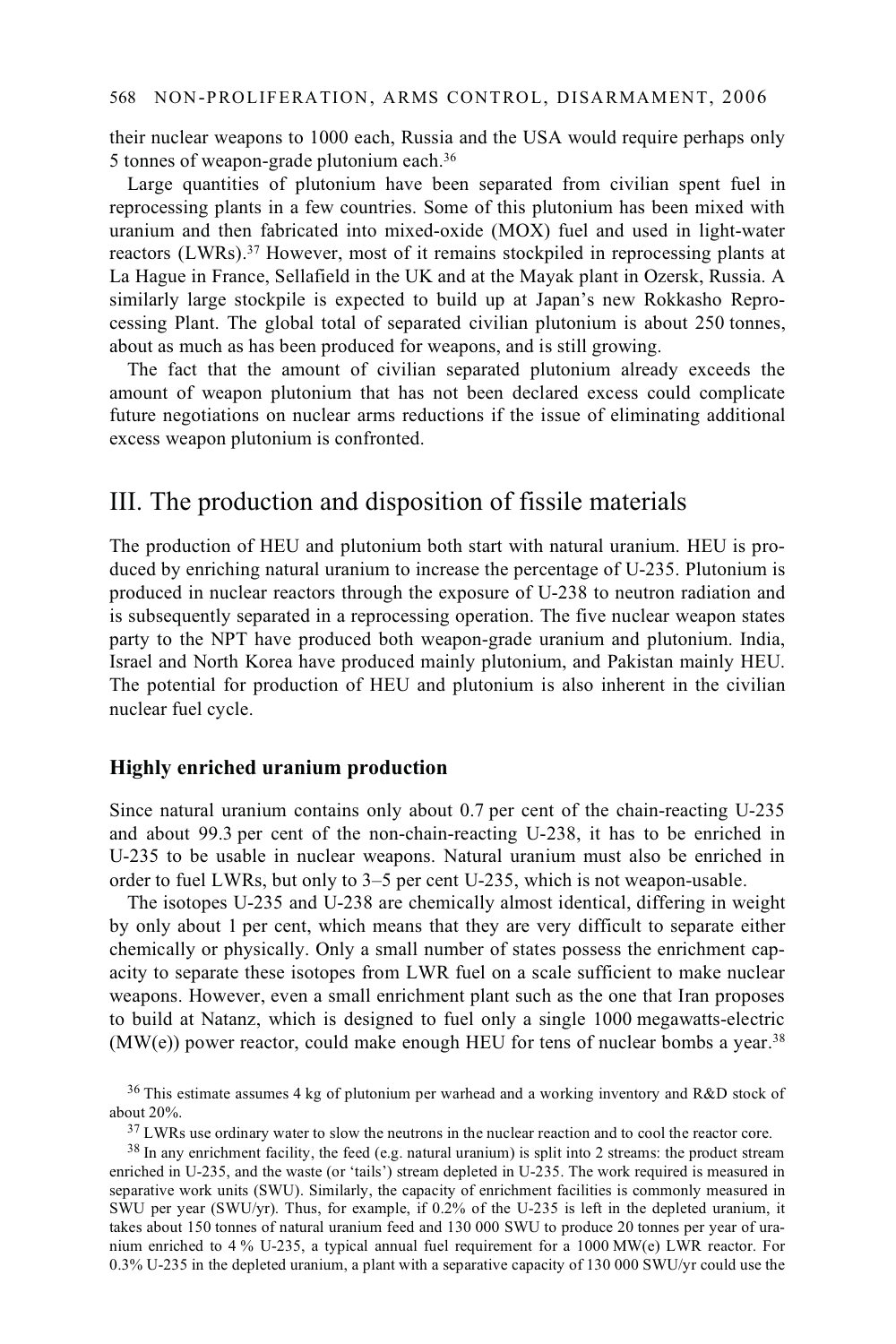Thus, the uranium feed and the enrichment capacity required to sustain even a small civil nuclear power programme based on LWRs would offer a platform for a significant weapon programme.

There are several demonstrated methods for enriching uranium, but today the two main techniques that are used on a commercial scale are gaseous diffusion and gas centrifuges. France and the USA still operate gaseous diffusion plants but both countries plan to switch to more economical gas centrifuge enrichment technology. Table 12C.3 shows the current operational status of enrichment facilities worldwide.

In a modern gas centrifuge, uranium is fed into a rotor in gaseous form (uranium hexafluoride, UF<sub>6</sub>) and is rotated at enormous speeds so that the UF<sub>6</sub> is pressed against the wall of the rotor with more than 100 000 times the force of gravity. The centrifugal force pushes the heavier U-238 closer to the wall than the lighter U-235. The gas closer to the wall becomes depleted in U-235, whereas the gas closer to the axis of the rotor is enriched in U-235. This effect is exploited to separate the two isotopes.

Both the throughput of material and the enrichment achieved by a single machine are very small, so the process is repeated tens of times in a system of hundreds or thousands of interconnected centrifuges (a 'cascade') to produce uranium enriched to the 3–5 per cent level used in most LWRs (the most common type of reactor). If the cascade is extended to three times as many stages, or the uranium is recycled through the cascade three or four times, then weapon-grade uranium can be produced.

From a non-proliferation perspective, centrifuge technology has two major disadvantages relative to gaseous diffusion technology. First, the inventory in a centrifuge plant is only tens of kilograms, while it is more than 1000 tonnes in a large gaseous diffusion plant. This means that it could take only days to reconfigure and refill a centrifuge cascade for HEU production, while it would take months in the case of a gaseous diffusion plant. This makes centrifuge plants more susceptible to a 'breakout' scenario, in which peaceful technology is quickly converted to weapon use.

Second, clandestine centrifuge facilities are virtually impossible to detect with remote sensing techniques. A centrifuge plant with a capacity to make enough HEU for a bomb or two per year could be small and indistinguishable from many other industrial facilities. Furthermore, unlike gaseous diffusion enrichment plants, which require huge amounts of electric power to operate, centrifuge plants have low power consumption and therefore no unusual thermal signatures compared to other types of factories with comparable floor areas. Leakage of  $UF<sub>6</sub>$  to the atmosphere from centrifuge facilities is also minimal (and therefore difficult to detect) because the gas in the pipes is below atmospheric pressure. Air therefore leaks into the centrifuges rather than the UF<sub>6</sub> leaking out.<sup>39</sup>

From a technical perspective, the disposal of HEU is simple and straightforward. The material can be blended down to LEU by mixing it with depleted, natural or slightly enriched uranium. As noted above, both Russia and the USA are blending down some of their excess weapon-grade uranium. This process cannot be reversed

same amount of natural uranium feed to produce about 650 kg/year of weapon-grade uranium (93%) U-235). For an extensive technical overview of uranium enrichment and proliferation risks see Krass, A. S. et al., SIPRI, *Uranium Enrichment and Nuclear Weapon Proliferation* (Taylor & Francis: London,

 $39$  A small amount of UF<sub>6</sub> does leak out when the containers are connected to and disconnected from the cascade.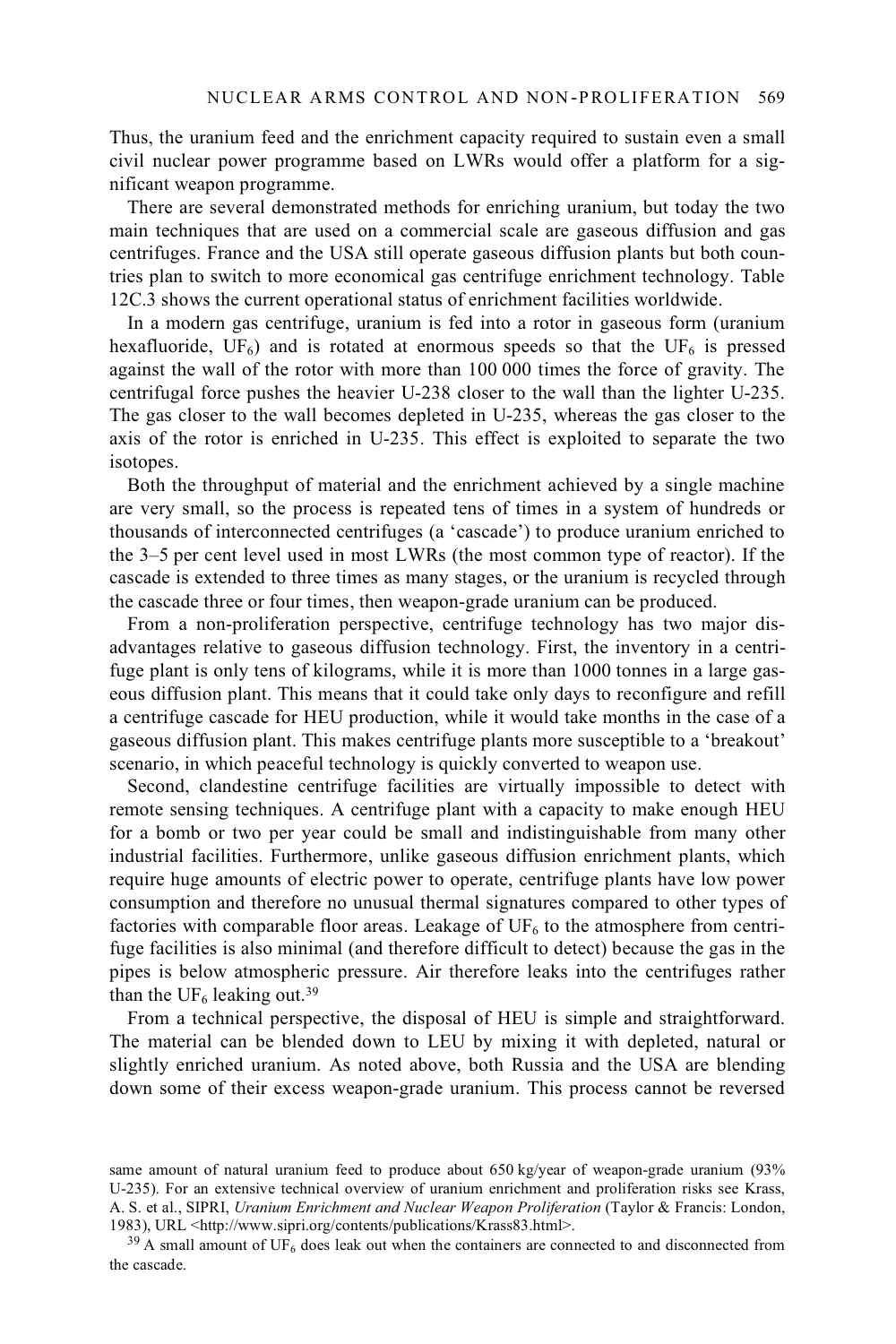| Country       | Facility name/<br>location      | Type     | <b>Status</b>      | Enrichment<br>process <sup>a</sup> | Capacity<br>(thousands)<br>$SWU/yr)^b$ |
|---------------|---------------------------------|----------|--------------------|------------------------------------|----------------------------------------|
| <b>Brazil</b> | Resende Enrichment              | Civilian | Under construction | GC                                 | 120                                    |
| China         | Lanzhou 2                       | Civilian | Operational        | GC                                 | 500                                    |
|               | Shaanxi<br>Enrichment Plant     | Civilian | Operational        | GC                                 | 500                                    |
| France        | Eurodif<br>(Georges Besse)      | Civilian | Operational        | GD                                 | 10 800                                 |
|               | Georges Besse II                | Civilian | Planned            | GC                                 | 7 500                                  |
| Germany       | Urenco <sup>c</sup> Deutschland | Civilian | Operational        | GC                                 | 1 800/4 500                            |
| India         | Rattehali                       | Military | Operational        | GC                                 | $4 - 10$                               |
| Iran          | <b>Natanz</b>                   | Civilian | Under construction | GC                                 | $100 - 250$                            |
| Japan         | Rokkasho                        | Civilian | Operational        | GC                                 | 1050                                   |
|               | <b>Enrichment Plant</b>         |          |                    |                                    |                                        |
| Netherlands   | Urenco Nederland                | Civilian | Operational        | GC                                 | 2 500/3 500                            |
| Pakistan      | Kahuta                          | Military | Operational        | GC                                 | $15 - 20$                              |
| Russia        | Angarsk                         | Civilian | Operational        | GC                                 | 2 3 5 0                                |
|               | Novouralsk                      | Civilian | Operational        | GC                                 | 12 160                                 |
|               | <b>Seversk</b>                  | Civilian | Operational        | GC                                 | 3 5 5 0                                |
|               | Zelenogorsk                     | Civilian | Operational        | GC                                 | 7210                                   |
| UK            | Capenhurst                      | Civilian | Operational        | GC                                 | 4 0 0 0                                |
| <b>USA</b>    | Paducah                         | Civilian | Operational        | GD                                 | 11 300                                 |
|               | Piketon, Ohio                   | Civilian | Planned            | GC                                 | 3 500                                  |
|               | Portsmouth                      | Civilian | Standby            | GD                                 | 7400                                   |
|               | Eunice, NM<br>(LES/Urenco)      | Civilian | Planned            | GC                                 | 3 0 0 0                                |

**Table 12C.3.** Significant uranium enrichment facilities and capacity worldwide, as of December 2005

 ${}^{\alpha}$  GC = gas centrifuge; GD = gaseous diffusion. Apart from some laboratory facilities, all enrichment facilities today use the GD or GC process.

 $b$  SWU/yr = Separative work units per year: a SWU is a measure of the effort required in an enrichment facility to separate uranium of a given content of uranium-235 into 2 components, 1 with a higher and 1 with a lower percentage of uranium-235.

*<sup>c</sup>* Capacities for Urenco facilities also show scheduled expansions.

*Sources*: Except where indicated below, enrichment capacity data are based on International Atomic Energy Agency (IAEA), Nuclear Fuel Cycle Information System (NFCIS), Feb. 2006, URL <http://www-nfcis.iaea.org/Default.asp>; **China**: IAEA, *Country Nuclear Fuel Cycle Profiles*, 2nd edn, (IAEA: Vienna 2005); **India**: Ramana, M. V., 'An estimate of India's uranium enrichment capacity', *Science & Global Security*, vol. 12 (2004); **Iran**: Estimates for the Natanz facility assumes 50 000 machines with a capacity of 2–5 SWU/yr each. Hibbs, M., 'Current capacity at Natanz Plant about 2500 SWU/year, data suggest,' *Nuclear Fuel*, 31 Jan. 2005; **Pakistan**: Albright, D., Berkhout, F. and Walker, W., SIPRI, *Plutonium and Highly Enriched Uranium 1996: World Inventories, Capabilities and Policies* (Oxford University Press: Oxford, 1997); **Russia**: International Business Relations Corporation, *Russian Enrichment Industry, State & Prospects. Annual Report 2004* (Department of Nuclear Power & Nuclear Fuel Cycle: Moscow, 2005), Fig. 5.1 (data for 2000–10); **USA**: Estimates for planned facilities based on Nuclear Regulatory Commission, 'Gas centrifuge enrichment facility licensing', 25 Aug. 2006, URL <http://www.nrc.gov/materials/fuel-cycle-fac/gas-centrifuge.html>.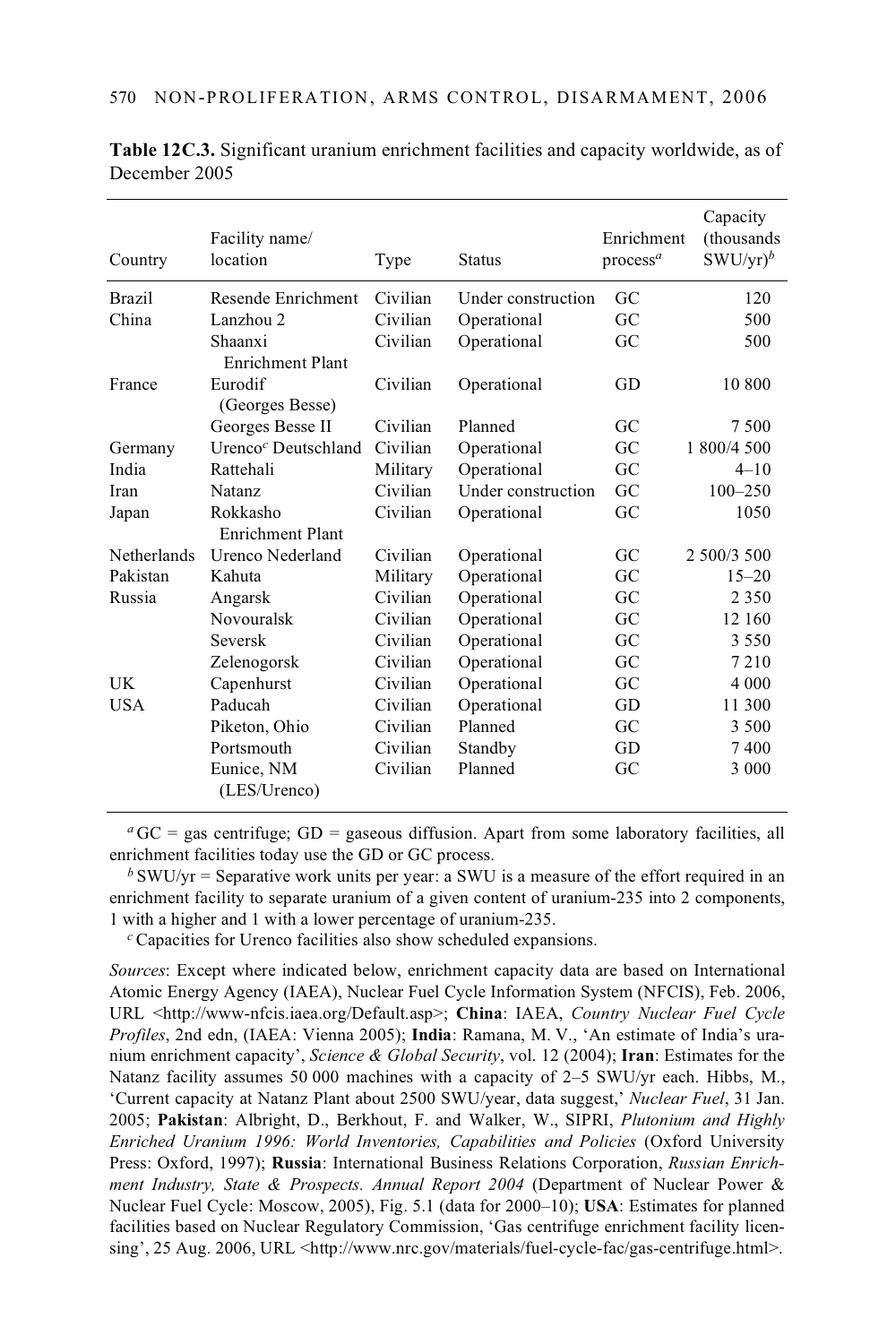without re-enrichment. It is economically attractive since the product (LEU) can be sold for use as commercial reactor fuel at a price several times higher than the cost of the blending-down process.

### **Plutonium production**

Plutonium is produced in nuclear reactors. Almost all reactors dedicated to the production of plutonium for weapons use natural uranium as fuel. In such reactors, about 0.9 grams of plutonium are produced per gram of U-235 fissioned or, almost equivalently, per megawatt-day. For example, India's CIRUS research reactor, which generates 40 MW(t), would—at 70 per cent capacity—produce about 9.2 kg of weapongrade plutonium annually.40

Plutonium is also produced in civilian power reactors. In LWRs the net plutonium production is only 0.2–0.3 g of plutonium per megawatt-day, because most of the plutonium is fissioned *in situ* during its long residence in the reactor core. A 1000-MW(e) (3000-MW(t)) LWR, operating at 90 per cent of its capacity, produces about 250 kg of plutonium per year. Because the burn-up of the fuel is much higher than in production reactors, more than 40 per cent of the plutonium produced consists of heavier plutonium isotopes.

In heavy-water reactors (HWRs), which use water enriched in deuterium and are fuelled with natural uranium, production of plutonium per megawatt-day is about twice as high as in LWRs and the fraction of heavier isotopes in the plutonium is smaller—about 25 per cent. CANDU (Canadian Deuterium–Uranium) reactors, the dominant HWR type, are refuelled continuously, instead of every 18–24 months as in the case of LWRs. This means that international monitoring of the fuel is more costly.

Global civil nuclear capacity grew rapidly during the 1970s and 1980s. Later, public opposition, high costs, unresolved waste issues and the 1979 Three Mile Island and 1986 Chernobyl accidents led to a sharp decline in new orders for nuclear power plants worldwide. As of the end of 2006, the world nuclear capacity stood at about 370 gigawatts-electric  $(GW(e))$ , almost 90 per cent of which was in LWRs.<sup>41</sup>

The total spent fuel generated annually by the world's reactors is approximately 10 000 tonnes, containing about 75 tonnes of plutonium. Less than one-quarter of the spent fuel generated each year is reprocessed. The remainder is stored at reactor sites.

Several countries have produced prototype sodium-cooled reactors that, when fuelled by plutonium, can produce more fissile plutonium than they consume. When they are configured in this way, they are known as breeder reactors. The cores of such reactors are surrounded by natural or depleted uranium blankets. The plutonium that builds up in these blankets is weapon-grade, typically with a Pu-239 fraction of more than 95 per cent. Although the uranium-based spent fuel of all reactors contains substantial amounts of plutonium, as long as the plutonium remains embedded in the spent fuel along with the highly radioactive fission products, it is dilute and difficult to access. The fuel elements containing the spent fuel can only be handled remotely

 $^{40}$  MW(t) refers to the total power that a reactor generates, while MW(e) refers to the electrical power that a reactor generates. Megawatt-day (MW-day) denotes the total energy that would be produced in a 24-hour period by a reactor producing power at a constant rate of 1 MW(t). The fission of  $1 \text{ g}$  of uranium or plutonium releases about 1 MW-day of energy.

<sup>&</sup>lt;sup>41</sup> International Atomic Energy Agency (IAEA), IAEA Power Reactor Information System (PRIS), 19 Jan. 2007, URL <http://www.iaea.org/programmes/a2>.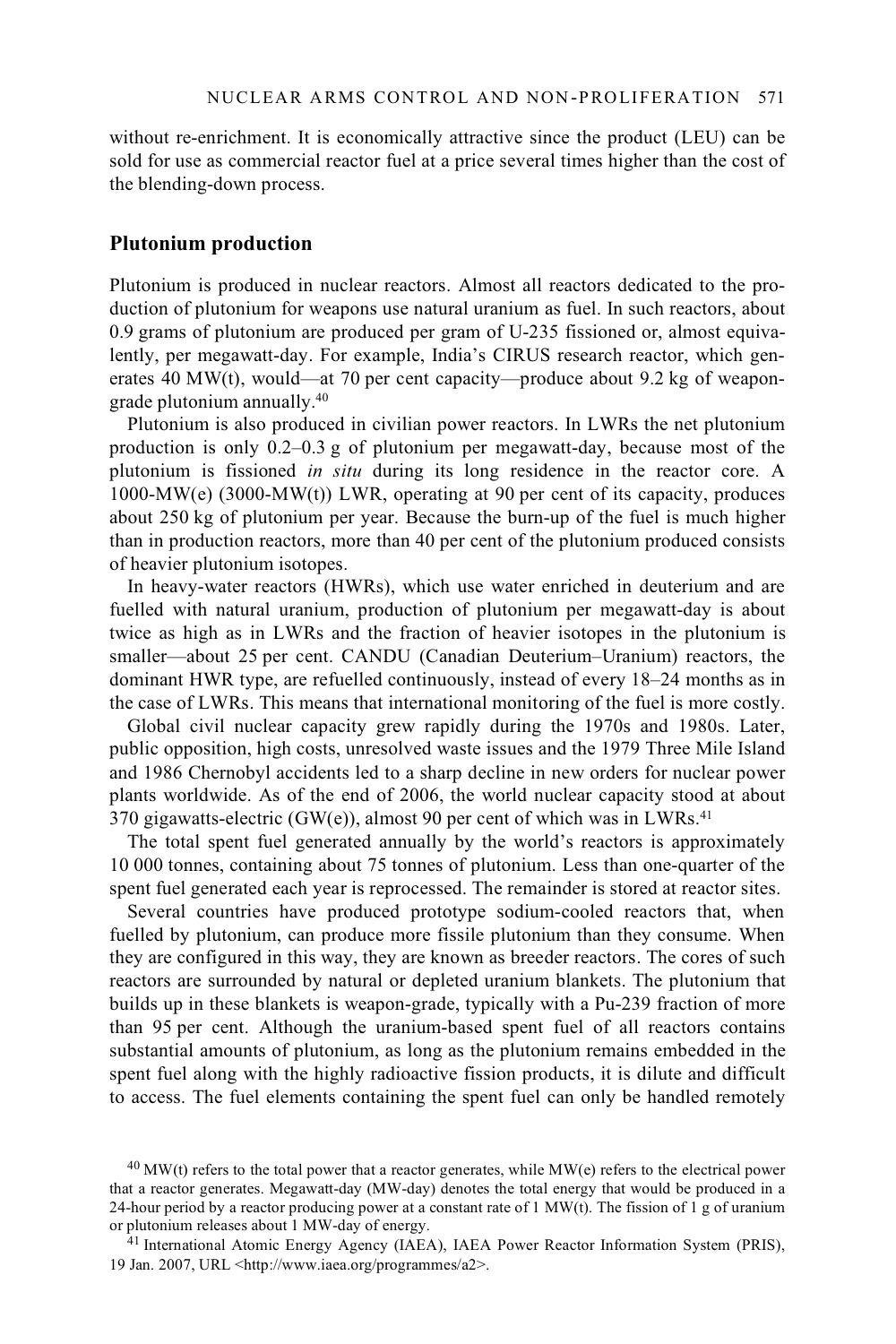| Country            | Facility name<br>/location                                            | Type     | <b>Status</b>                  | Design capacity<br>$(tHM/yr)^a$ |
|--------------------|-----------------------------------------------------------------------|----------|--------------------------------|---------------------------------|
| France             | La Hague UP2                                                          | Civilian | Operational                    | 1000                            |
|                    | La Hague UP3                                                          | Civilian | Operational                    | 1000                            |
| India <sup>b</sup> | Trombay (HWR fuel) <sup>c</sup>                                       | Military | Operational                    | 50                              |
|                    | Tarapur (HWR fuel)                                                    | Unclear  | Operational                    | 100                             |
|                    | Kalpakkam (HWR fuel)                                                  | Unclear  | Operational                    | 100                             |
| <b>Israel</b>      | Dimona (HWR fuel)                                                     | Military | Operational                    | $40 - 100$                      |
| Japan              | <b>JNC</b> Tokai                                                      | Civilian | Operational                    | 210                             |
|                    | Rokkasho                                                              | Civilian | Operational                    | 800                             |
| Pakistan           | Nilore (HWR fuel)                                                     | Military | Operational                    | $10 - 20$                       |
| Russia             | Mayak RT-1, Ozersk<br>(formerly Chelyabinsk-65)                       | Civilian | Operational                    | 400                             |
|                    | Seversk (formerly Tomsk 7)                                            | Military | Operational                    | 6000                            |
|                    | Zheleznogorsk<br>(formerly Krasnoyarsk-26)                            | Military | Operational                    | 3500                            |
| UK                 | BNFL B205 Magnox,<br>Sellafield (graphite-<br>moderated reactor fuel) | Civilian | Operational                    | 1500                            |
|                    | BNFL Thorp, Sellafield                                                | Civilian | Shut down,<br>future uncertain | 900                             |

**Table 12C.4.** Significant reprocessing facilities worldwide, as of December 2005 All facilities process light-water reactor (LWR) fuel, except where indicated.

HWR = Heavy water reactor.

*<sup>a</sup>* Design capacity refers to the highest amount of spent fuel the plant is designed to process and is measured in tonnes of heavy metal per year (tHM/yr), tHM being a measure of the amount of heavy metal—uranium in these cases—that is in the spent fuel. Actual throughput is often a small fraction of the design capacity. E.g. Russia's RT-1 plant has never reprocessed more than 130 tHM/yr and France, because of the non-renewal of its foreign contracts will soon only reprocess 850 tHM/yr. LWR spent fuel contains about 1% plutonium, and heavywater- and graphite-moderated reactor fuel about 0.4%.

*b* As part of the 2005 Indian–US nuclear deal, India has decided that none of its reprocessing plants will be opened for IAEA safeguards inspections.

*Sources*: Except where indicated below, data on design capacity are based on International Atomic Energy Agency (IAEA), Nuclear Fuel Cycle Information System (NFCIS), Feb. 2006, URL <http://www-nfcis.iaea.org/>; **India**: Mian, Z. and Nayyar, A. H., 'An initial analysis of Kr-85 production and dispersion from reprocessing in India and Pakistan', *Science and Global Security*, vol. 10, no. 3 (2002) pp. 151–79; **Israel**: Estimate inferred from Albright, D., Berkhout, F. and Walker, W., SIPRI, *Plutonium and Highly Enriched Uranium 1996: World Inventories, Capabilities and Policies* (Oxford University Press: Oxford, 1997); **Pakistan**: Mian and Nayyar (above); **Russia**: Estimates for Seversk and Zheleznogorsk facilities are based on Bukharin, O. A., Cochran, T. and Norris R. S., *Making the Russian Bomb: From Stalin to Yeltsin* (Westview: Boulder, Colo., 1995), pp. 280, 291; Data for plutonium concentration in spent fuel are based on Gesh, C. J. et al., 'Summary of near-term options for Russian plutonium production reactors', Pacific Northwest National Laboratory, PNL-9982, July 1994, p. 9.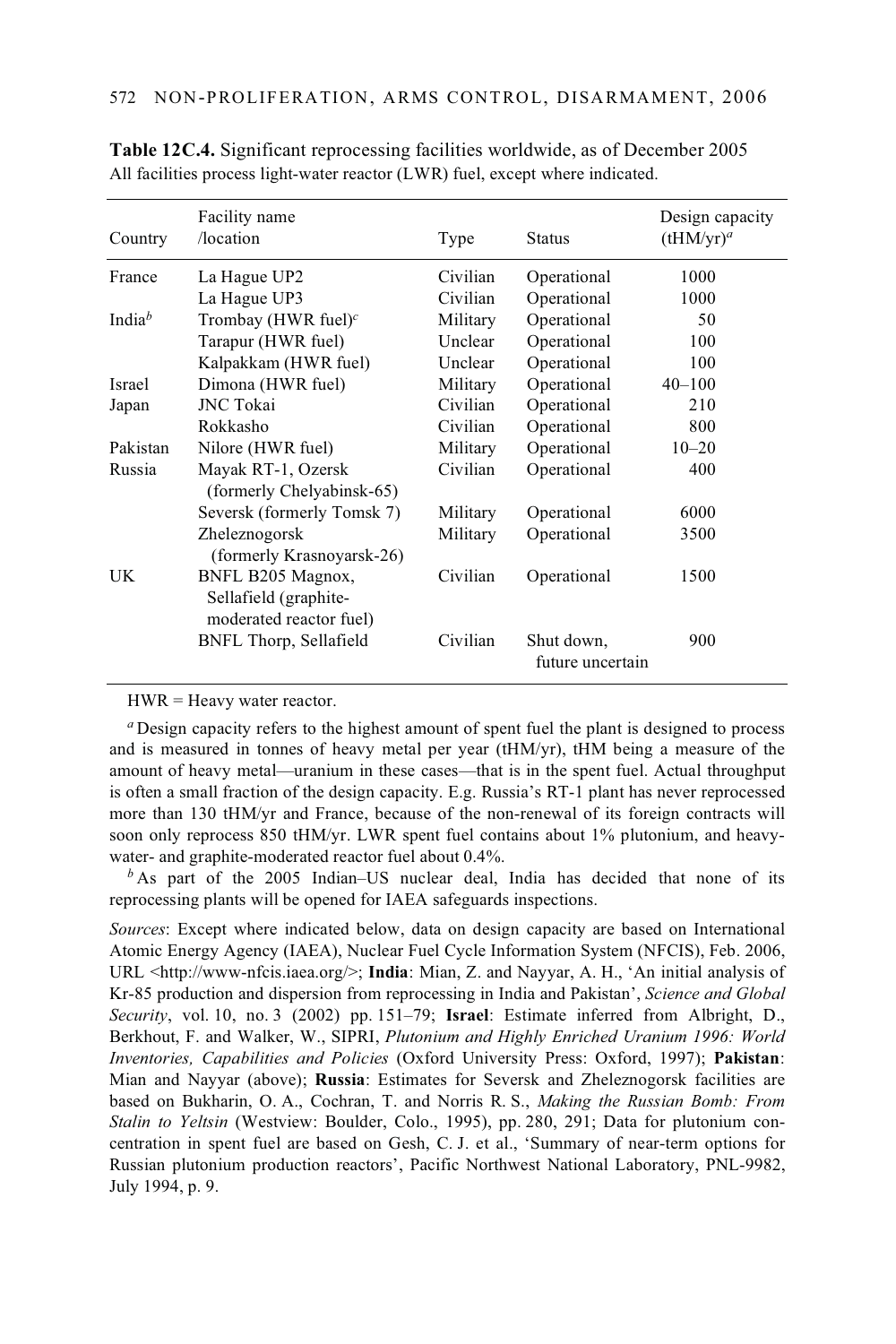owing to the very intense radiation field generated by the fission products, which makes their theft a rather unrealistic scenario.42 Separated plutonium emits very little penetrating radiation, however, and is directly weapon usable.

### **Reprocessing**

Separation of plutonium is carried out in a reprocessing facility. With the method that is currently used—plutonium and uranium recovery by extraction (PUREX)—spent fuel is chopped into small pieces and dissolved in hot nitric acid. The plutonium is then extracted into an organic solvent, which is mixed with the nitric acid using blenders and pulse columns and then separated with centrifugal extractors. Because all of this has to be done behind heavy shielding and with remote handling, reprocessing requires both resources and expertise. However, detailed descriptions of the process have been available in the technical literature since the 1950s.

At present, France, India, Japan, Russia and the UK are carrying out large-scale reprocessing and recovery of plutonium from civilian spent fuel (see table 12C.4). This civilian separation of plutonium stemmed originally from the interest of the industrialized countries in commercializing plutonium breeder reactors. Interest peaked in the 1970s, driven by an expectation that the world's nuclear generating capacity would grow to thousands of gigawatts by the year 2000 and approach 10 000 GW(e) in 2020.43 Such a huge capacity could not have been supported by known reserves of high-grade uranium ore.

Efforts to commercialize plutonium breeder reactors have failed, however, because of their high cost and technical difficulties.44 A few countries in Western Europe are therefore using their separated plutonium mixed with uranium to make MOX fuel for conventional LWRs as a substitute for standard LEU fuel. This is not a particularly economically attractive strategy because MOX fuel fabrication is costly. Furthermore, one recycle reduces the amount of plutonium by only about one-third. The spent MOX is being stored. Reprocessing continues in France and Japan largely because of local resistance to both indefinite storage of spent fuel on reactor sites and to the siting of centralized interim or long-term storage facilities.45 However, all the

<sup>42</sup> E.g. consider the dose rate from a pressurized water reactor (PWR) fuel assembly to an unshielded person. A typical PWR assembly contains about 500 kg of uranium. The fuel has a burn-up of up to 50 000 MW-days per tonne and contains about 6 kg of plutonium. Even after 15 years of cooling, a person 1 metre from such a fuel assembly would receive a lethal dose of radiation in a few minutes. A person 5 m away would receive a lethal dose in a couple of hours. Lloyd, W. R., Sheaffer, M. K. and Sutcliffe, W. G., 'Dose rate estimates from irradiated light-water-reactor fuel assemblies in air', Lawrence Livermore National Laboratory, 1994, URL <http://www.osti.gov/energycitations/product. biblio.jsp?osti\_id=10137382>, p. 3. After the first decade from discharge, the dose rate declines by roughly a factor of 2 every 30 years.

<sup>43</sup> See e.g. US Atomic Energy Commission, 'Proposed final environmental statement on the liquid metal fast breeder reactor program', Washington, DC, 1974.

 $44$  A list of 11 shutdown and 8 operational fast-neutron reactors as of 1995 is given in Albright, Berkhout and Walker (note 10), p. 196. Since that time, 2 more reactors (Kazakhstan's BN-350 and France's Superphénix) have been shut down permanently, 1 (Japan's Monju) was shut down for more than a decade by a sodium fire, and France's Phénix is scheduled to be shut down. Russia's BN-600 has operated at an average of 74% of its capacity since 1980 but has been plagued with 15 sodium fires in 23 years. Bakanov, M. V., Oshkanov, N. N. and Potapov, O. A., 'Experience in operating the BN-600 unit at the Belyiyar nuclear power plant', Atomic Energy 96, no. 5 (2004), p. 315.

<sup>45</sup> See e.g. Katsuta, T. and Suzuki, T., *Japan's Spent Fuel and Plutonium Management Challenge* (International Panel on Fissile Materials: Princeton, N.J., Sep. 2006), URL <http://www.fissilematerials. org/ipfm/site\_down/ipfmresearchreport02.pdf>.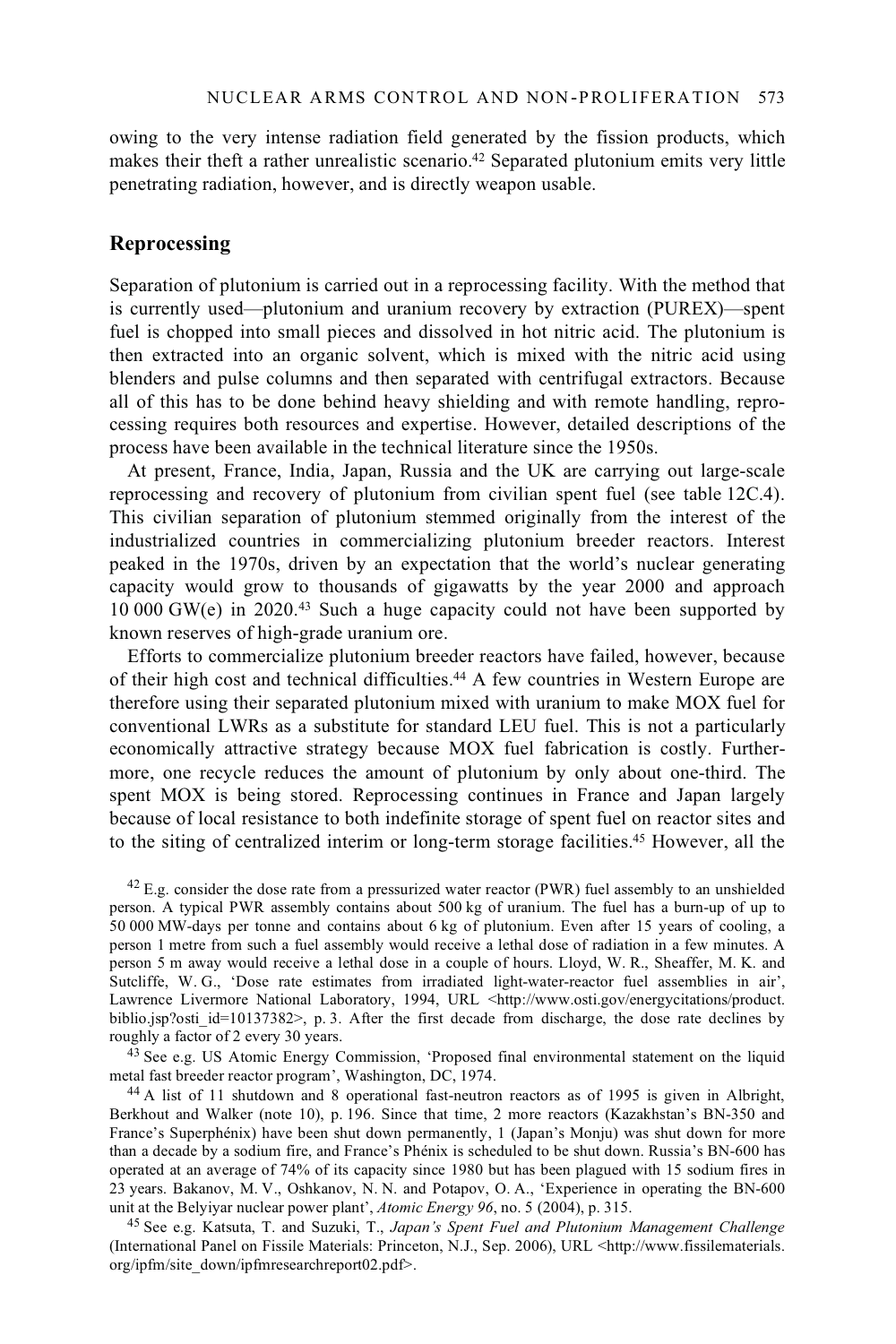foreign customers of the French, Russian and British reprocessing companies appear to be shifting to interim domestic spent fuel storage because of the high costs of reprocessing and the fact that interim storage must be found for the repatriated reprocessing waste in any case.

Russia and the UK are simply storing their separated plutonium, and Japan has delayed its plutonium-recycling programme by a decade because of local opposition, provoked in part by reports of accident cover-ups and falsified quality control information. As a result, the global stockpile of separated civilian plutonium has been growing steadily for decades. From 1996—when all countries with civilian separated plutonium stocks (except India) agreed to publicly declare their civilian plutonium holdings annually to the IAEA—to 2005, the global stockpile rose from 160 tonnes to 250 tonnes, not including the plutonium declared excess for weapons use by Russia and the USA.

Japan's new reprocessing plant began operation in 2006, meaning that the growth of the global stockpile of separated civilian plutonium will continue for some time even if the UK ends its reprocessing operations by 2012, as currently planned. The USA abandoned reprocessing in the late 1970s for economic and non-proliferation reasons. The US Administration of President George W. Bush has recently embraced reprocessing, however, as part of its proposed Global Nuclear Energy Partnership.46 This initiative—like Japan's reprocessing—is also driven principally by pressures to begin removing spent fuel from power reactor sites.<sup>47</sup>

### **Plutonium disposition**

The debate on the management and irreversible disposal of separated plutonium inventories has focused primarily on the weapon plutonium declared excess by both Russia and the USA. The options were laid out in the 1990s when the US National Academy of Sciences published two extensive studies on the subject.48 Most of the considerations are equally applicable, however, to the disposition of civilian stocks of separated plutonium that are accumulating in Europe, Russia and—soon—Japan.

One option is to store excess inventories of separated plutonium indefinitely in high-security facilities, such as that built with US assistance near the Mayak reprocessing facility in Russia,49 and the UK's Sellafield reprocessing plant. This approach is only as effective, however, as the institution responsible for security. In 1998, a report by the Royal Society of London expressed deep concern over the fact that at some stage the UK's very large stockpile of separated civilian (but weapon-usable)

46 See the website of the US DOE's Global Nuclear Energy Partnership at URL <http://www. gnep.energy.gov/>. 47 See e.g. von Hippel, F., *Management of Spent Fuel in the United States: The Illogic of* 

<sup>49</sup> See the discussion of the history of this facility, the construction of which was subsidized by the USA, in Bunn, M. and Weir, A., 'Securing nuclear warheads and materials', Nuclear Threat Initiative, Washington, DC, July 2006, URL <http://www.nti.org/e\_research/cnwm/securing/mayak.asp>.

*Reprocessing* (International Panel on Fissile Materials: Princeton, N.J., Jan. 2007), URL <http:// www.ipfmlibrary.org/ipfinresearchreport03.pdf>.

<sup>&</sup>lt;sup>48</sup> National Academy of Sciences, *Management and Disposition of Excess Weapons Plutonium* (National Academy Press: Washington, DC, 1994); and National Academy of Sciences, *Management and Disposition of Excess Weapons Plutonium: Reactor-Related Options* (National Academy Press: Washington, DC, 1995). These studies built on analyses in an earlier article. See Berkhout, F. et al., 'Disposition of separated plutonium', Science and Global Security, vol. 3 (1993), pp. 161–213.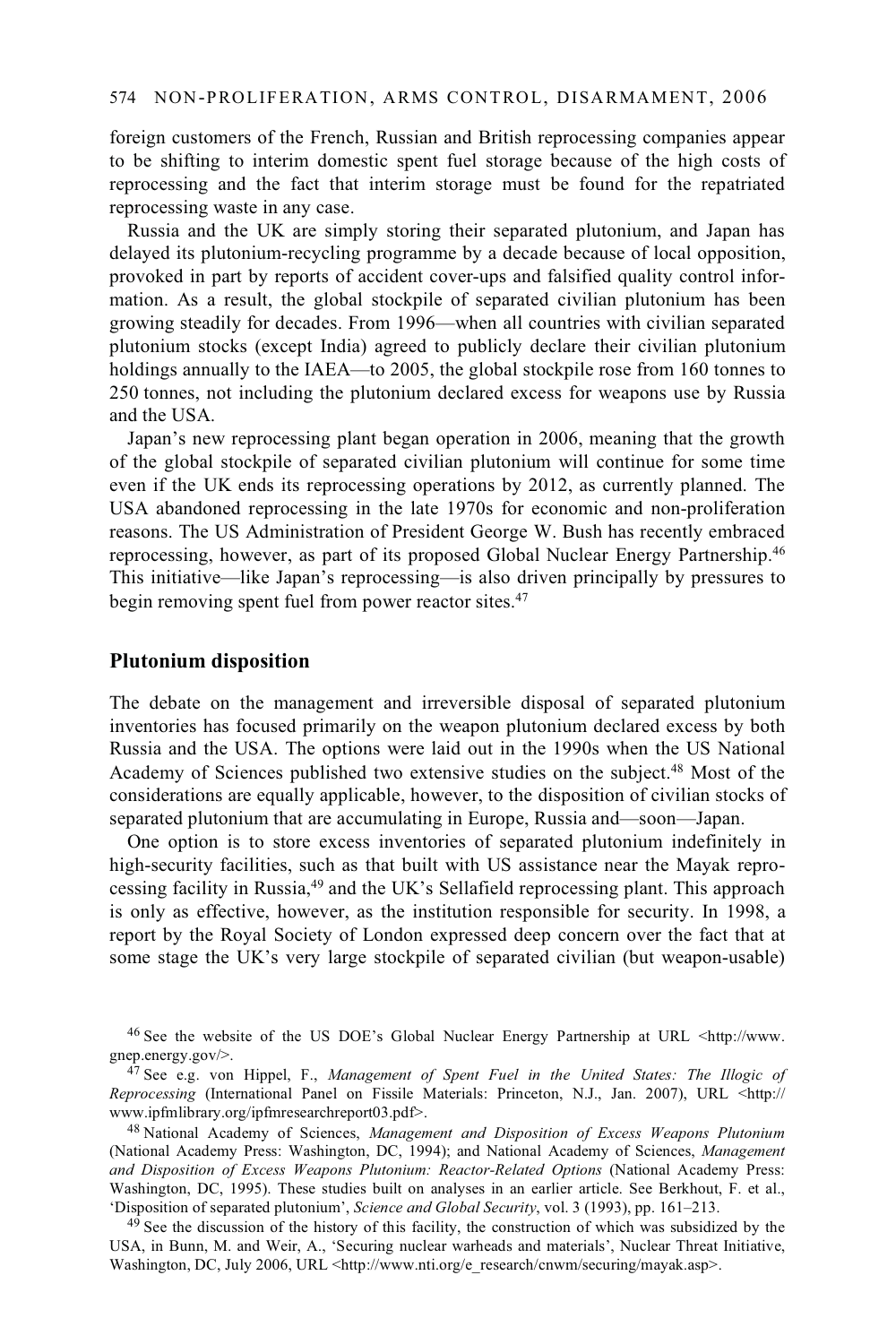plutonium might be accessed for illicit weapon production.50 If this is a concern in the UK, it should be a concern in any country with significant quantities of separated plutonium.

Aside from storage, all options under consideration for disposing of separated plutonium involve mixing it with fission products, either produced by neutron irradiation after fabrication into reactor fuel or through mixing with fission-product waste from reprocessing. The effectiveness of this approach is often measured by the spent-fuel standard, which was defined by the US National Academy of Sciences as the objective of making excess plutonium as inaccessible for weapon use as the much larger and growing stock of plutonium in spent fuel.<sup>51</sup>

One way to do this is by mixing the plutonium with uranium to make MOX fuel and then irradiating the fuel in power reactors. MOX fuel containing about 4–8 per cent plutonium mixed with depleted uranium can be used as an alternative to LEU fuel in a LWR.<sup>52</sup> In a second approach, the plutonium would be mixed with existing fission products in highly radioactive reprocessing waste, or with spent fuel, to create a radiological barrier.53

In the long term (after a century or so of cooling), the gamma-radiation field around spent fuel will die down to levels that are no longer dangerous enough to deter handling, and additional protective barriers such as deep underground storage would be required.

Russia and the USA each agreed in 2000 to eliminate 34 tonnes of weapon plutonium.54 However, Russia agreed only on the conditions that its plutonium and most of the US plutonium be disposed of in MOX fuel and that the governments of the other members of the Group of Eight (G8) industrialized nations fund the building and operation of the necessary infrastructure in Russia to fabricate MOX fuel.<sup>55</sup> Implementation of the agreement was stalled for years by disputes between Russia and the USA with regard to immunity from liability of US contractors in Russia.<sup>56</sup> The governments of the G8 states have committed \$800 million, but that is not enough to cover both the construction and operation of a MOX-fuel fabrication plant. The estimated cost of constructing the US MOX facility increased from less than \$1 billion to \$4.9 billion between 2002 and 2006.<sup>57</sup> In 2006 the US Congress began to reassess this

50 Royal Society of London, *Management of Separated Plutonium* (Royal Society: London, 1 Feb.

<sup>51</sup> National Academy of Sciences. *Management and Disposition of Excess Weapons Plutonium* (note 47), p. 34. The US Department of Energy put the standard in different but essentially equivalent words: 'A concept to make the plutonium as unattractive and inaccessible for retrieval and weapons use as the residual plutonium in the spent fuel from commercial reactors'. US Department of Energy (DOE), Office of Fissile Material Disposition, *Technical Summary Report for Surplus Weapons-Usable Plutonium Disposition*, DOE/MD-0003 Rev. 1 (DOE: Washington, DC, 1996), URL <http://www.fas. org/nuke/control/fmd/docs/PUD71996.htm>.<br><sup>52</sup> Organisation for Economic Co-operation and Development (OECD) Nuclear Energy Agency,

*Plutonium Fuel: An Assessment* (OECD: Paris, 1989), pp. 50–51.<br><sup>53</sup> On the options for disposition with spent fuel see von Hippel, F. et al., 'Storage MOX: a third way for plutonium disposal?', *Science and Global Securit* 

<sup>54</sup> The US–Russian Plutonium Management and Disposition Agreement was signed at Moscow on 1 Sep. 2000.

 $155$  The members of the G8 are listed in the glossary in this volume.

56 The issue was finally resolved in 2006—see chapter 12 in this volume; and US Department of Energy, Office of Public Affairs, 'US and Russia sign liability protocol', 15 Sep. 2006, URL <http://www.energy.gov/print/4160.htm>.

<sup>57</sup> US Department of Energy (DOE), Office of the Inspector General, Office of Audit Services, 'Status of the mixed oxide fuel fabrication facility', DOE/IG-173, Washington, DC, 21 Dec. 2005.